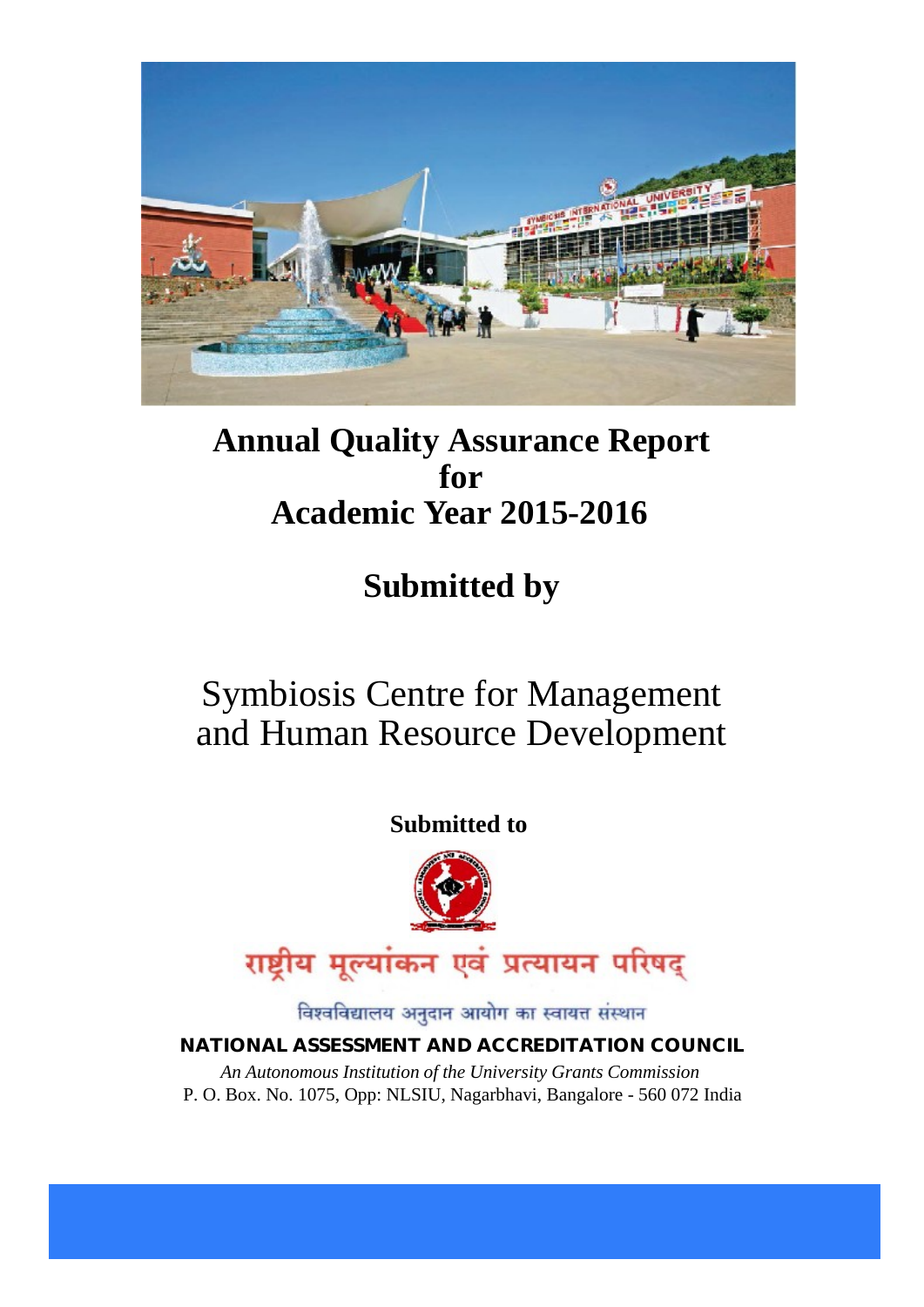### **Table of Contents**

### Part A

|--|--|

### Part B

| $\mathcal{R}$            |
|--------------------------|
| $\overline{\mathcal{A}}$ |
| $\tau$                   |
| 9                        |
| 13                       |
| 16                       |
| 24                       |
| 28                       |

|--|--|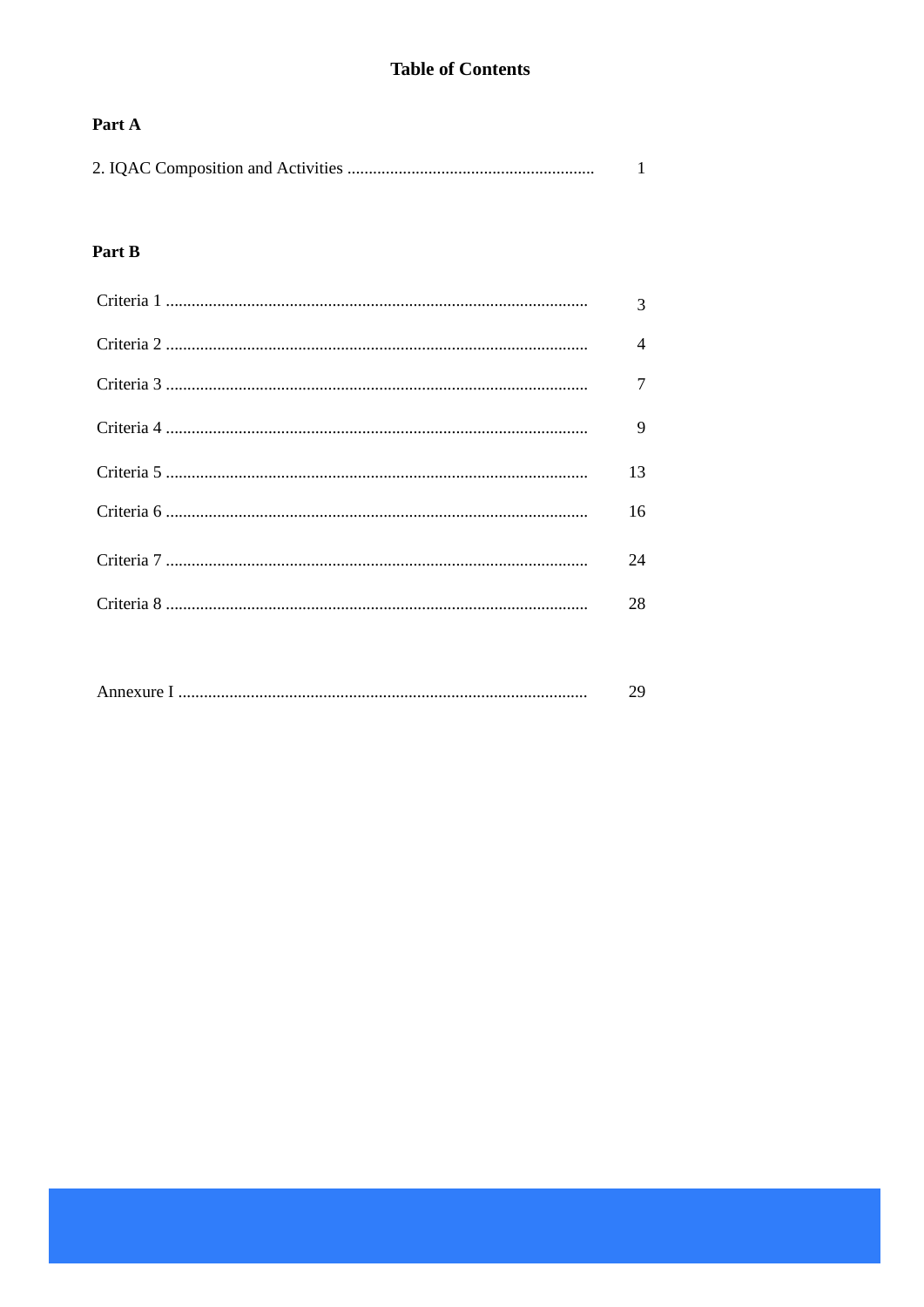### **2. IQAC Composition and Activities**

| 2.0 Vice Chancellor                                                  |    |
|----------------------------------------------------------------------|----|
| 2.1 Number of Teachers                                               | 7  |
| 2.2 Number of Administrative/Technical                               | 2  |
| 2.3 Number of students                                               | 0  |
| 2.4 Number of Management                                             | 1  |
| 2.5 Number of Alumni                                                 | 2  |
| 2.6 Number of any other stakeholder<br>and community representatives | 1  |
| 2.7 Number of Employers/ Industrialists                              | 0  |
| 2.8 Number of other External Experts                                 | 0  |
| 2.9 Coordinator                                                      | 1  |
| 2.10 Total Number of members                                         | 13 |
| 2.11 Number of IQAC meetings held                                    | 3  |

2.12 Number of Quality related meetings with various stakeholders

| Faculty                       |  |
|-------------------------------|--|
| Non-Teaching Staff Students 2 |  |
| Alumni                        |  |
| <b>Others</b>                 |  |
| Total                         |  |

2.13 Has IQAC received any funding from UGC during the year? No

If YES, mention the amount  $\boxed{0.00}$ 

#### 2.14 Seminars and Conferences (only quality related)

i) Number of Seminars/Conferences/ Workshops/Symposia

| International            |  |
|--------------------------|--|
| National                 |  |
| <b>State</b>             |  |
| <b>Institution Level</b> |  |
| Total                    |  |

ii) Themes of Conferences/ Workshops/Symposia (Only Quality Related)

2.15 Significant Activities and contributions made by IQAC

We have started the Department of Analytics which has introduced the one-year Post Graduate Program in Management from June, 2015. All the 25 students of the batch are now placed.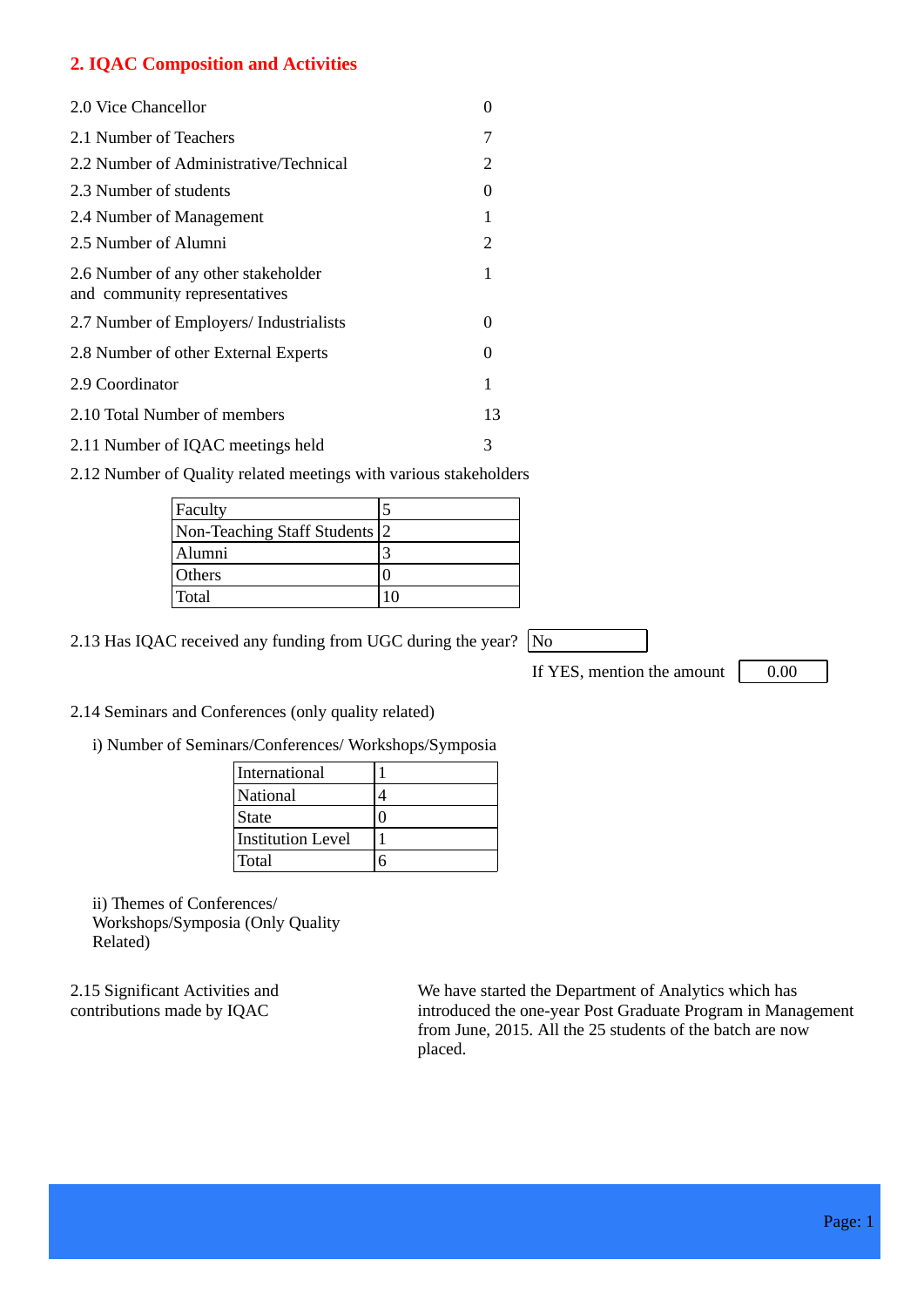#### 2.16 Plan of Action by IQAC/Outcome

The plan of action chalked out by the IQAC in the beginning of the year towards quality enhancement and the outcome achieved by the end of the year

| Plan of Action                                                                                                                                                                       | Achievements                                                                                                                                                                                                                                                                                                                                                                                                                                                                                                                                                                                                                                                      |
|--------------------------------------------------------------------------------------------------------------------------------------------------------------------------------------|-------------------------------------------------------------------------------------------------------------------------------------------------------------------------------------------------------------------------------------------------------------------------------------------------------------------------------------------------------------------------------------------------------------------------------------------------------------------------------------------------------------------------------------------------------------------------------------------------------------------------------------------------------------------|
| <b>Awareness of Global Business Practices</b>                                                                                                                                        | 1. One Student of 2015-17 batch participated in<br>Semester Exchange Program in Telecom Ecole De<br>Management, France<br>2. Two Students of 2014-16 batch participated in Winter<br>School in Telecom Ecole De Management, France<br>3. Eight Students of 2015-17 batch participated in<br>Summer School in Telecom Ecole De Management,<br>France<br>4. Two faculty taught in Telecom Ecole De<br>Management, France under faculty exchange Program<br>5. SCMHRD organized paper development workshop in<br>collaboration with AIB.<br>6. Research workshops were held at SCMHRD by<br>Elizabeth Rose (Otago University) and Ram Mudambi<br>(Temple University) |
| Number of international PRJ publication per<br>year of the institute should be 25. Number of<br>research papers/ intellectual contributions per<br>faculty should be greater than 1. | SCMHRD has recorded one PRJ publication per faculty<br>in 2015-16. Total number of SCOPUS indexed<br>publication recorded in 2015-16 is 11.                                                                                                                                                                                                                                                                                                                                                                                                                                                                                                                       |
| To develop management Professionals through<br>experiential learning                                                                                                                 | Due to the emphasis on Experiential Learning,<br><b>SCMHRD</b> have received National and International<br>accolades, most significant among them is the First<br>Runner-up position in APEC region in CFA Research<br>Challenge.<br>SCMHRD students 5 research papers; have experienced<br>learning through enacting role play for case discussion,<br>shooting the same and uploading them in the YouTube<br>for facilitating evaluation by a wider audience.<br>Learning through Simulation has been part of the<br>learning process in various courses.                                                                                                       |
| NA                                                                                                                                                                                   | NA                                                                                                                                                                                                                                                                                                                                                                                                                                                                                                                                                                                                                                                                |
|                                                                                                                                                                                      | <b>NA</b>                                                                                                                                                                                                                                                                                                                                                                                                                                                                                                                                                                                                                                                         |

Provide the details of the action taken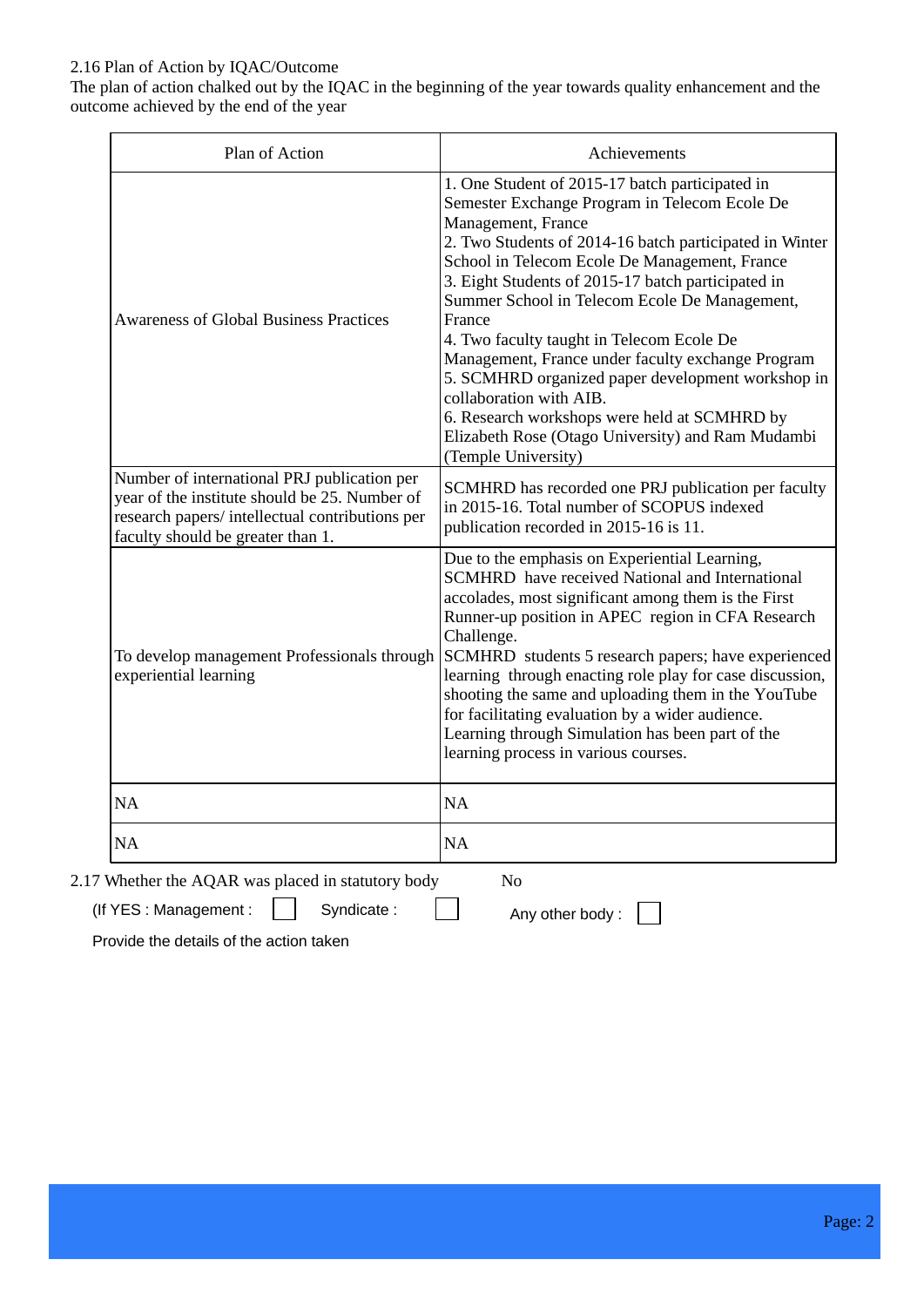### **Criterion - I**

#### **1. Curricular Aspects**

The Interdisciplinary Post Graduate Program in Management of one year is an innovation of the year 2015-16 of the newly started Department of Analytics which is aimed at instilling Creative Thinking in students.

1.3 Feedback from stakeholders

|                 | Mode Of Feedback               |               |                             |  |  |  |
|-----------------|--------------------------------|---------------|-----------------------------|--|--|--|
|                 | (tick whichever is applicable) |               |                             |  |  |  |
|                 | <b>Online</b>                  | <b>Manual</b> | <b>Co-operating Schools</b> |  |  |  |
| Alumni          |                                |               |                             |  |  |  |
| <b>Students</b> |                                |               |                             |  |  |  |
| Employers       |                                |               |                             |  |  |  |
| Faculty         |                                |               |                             |  |  |  |

Yes. Courses in foreign languages, business awareness, Designed thinking, Industrial Relations were based on stakeholder feedback.

1.4 Whether there is any revision/update of regulation or syllabi , if yes, mention their salient aspects

#### 1.5 Any new Department/Centre introduced during the year. If yes, give details

We have started the Department of Analytics which has introduced the one-year Post Graduate Program in Management from June, 2015. All the 25 students of the batch are now placed.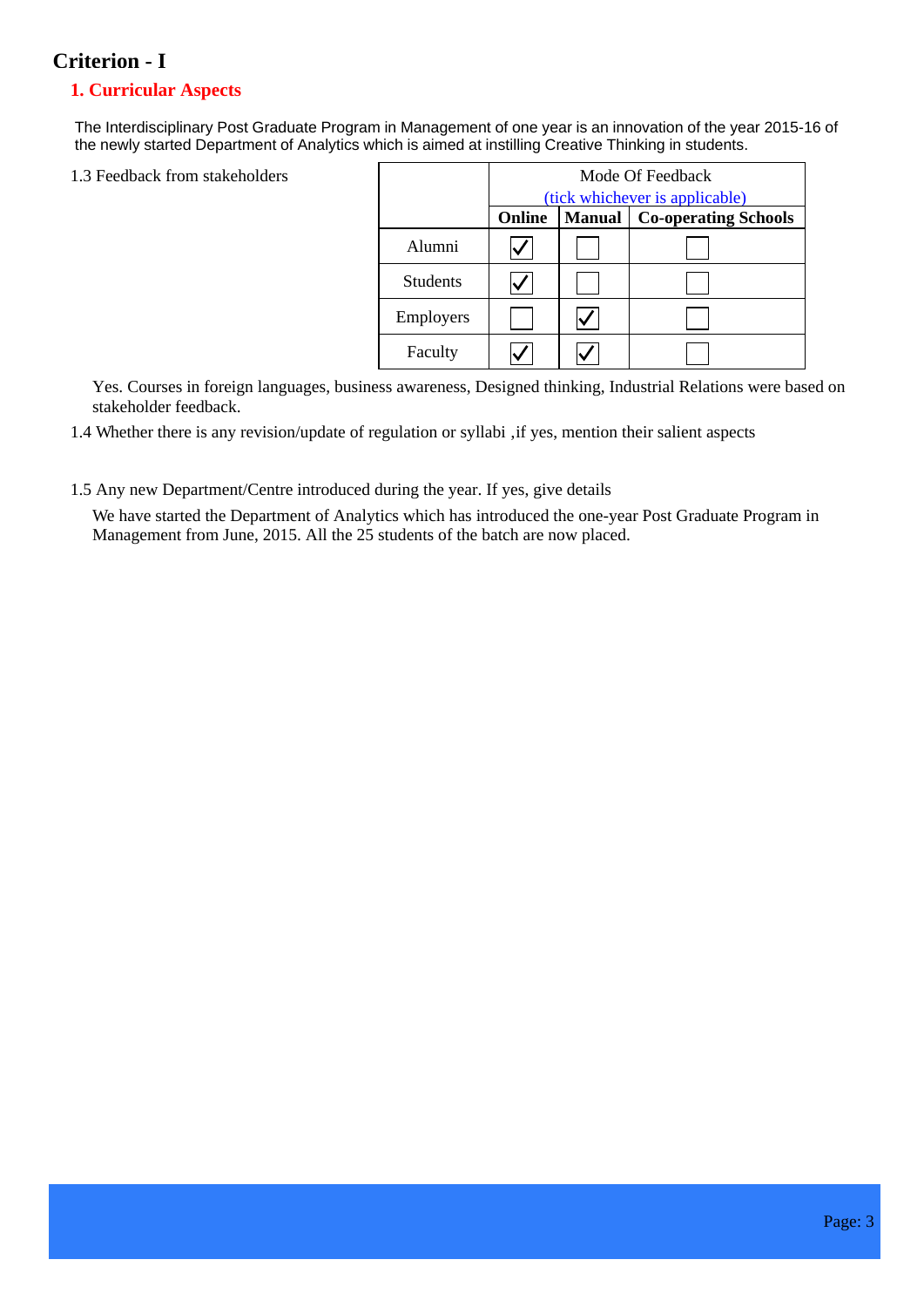### **Criterion - II**

### **2. Teaching, Learning and Evaluation**

2.3 Number of Faculty Positions Recruited (R) and Vacant (V) during the year

|                       |                             |                     |    | $\mathbf R$ |                | V |
|-----------------------|-----------------------------|---------------------|----|-------------|----------------|---|
|                       |                             | Professor           |    |             |                |   |
|                       | <b>Associate Professors</b> |                     |    |             |                |   |
|                       |                             | Assistant professor |    |             |                |   |
|                       | Others                      |                     |    |             |                |   |
|                       | Total                       |                     | 0  |             | $\overline{0}$ |   |
| 2.4 Number of faculty | Guest                       |                     | 13 |             |                |   |
|                       | Visiting                    |                     | 60 |             |                |   |
|                       | Temporary                   |                     | 8  |             |                |   |
|                       | <b>Resource Persons</b>     | 3                   |    | $\Omega$    |                | 0 |

2.7 Total Number of actual teaching days during this academic year 180

2.8 Examination/ Evaluation Reforms initiated by the Institution

(for example: Open Book Examination, Bar Coding, Double Valuation, Photocopy, Online Multiple Choice Questions)

As per SIU guidelines. SCMHRD has started linking evaluation process with learning goals and traits as per its assurance of learning document. The SmartPro software help in setting up Multiple Choice Question paper and online survey for research.

2.9 Number of faculty members involved in curriculum restructuring/revision/syllabus development as member of Board of Study/Faculty/Curriculum Development workshop

|                                     | <b>Numbers</b> | Description                                                                                                                                           |
|-------------------------------------|----------------|-------------------------------------------------------------------------------------------------------------------------------------------------------|
| Board of Study                      |                | All Head of the Departments are part of<br>internal Academic Review Committee. One<br>faculty member is part of University board of<br><b>Studies</b> |
| Faculty                             | 35             | All full time faculty are part of<br>Department-wise Academic Review<br>Subcommittee                                                                  |
| Curriculum Development Workshop   0 |                |                                                                                                                                                       |

2.11 Course/Programme wise distribution of pass percentage

|                        | <b>Total Number of</b>                         | Grade  |       |                |                          |    |
|------------------------|------------------------------------------------|--------|-------|----------------|--------------------------|----|
| Title of the Programme | students appeared for<br>completion of program | Passed | $A\%$ | $\mathbf{B}$ % | C%                       | D% |
| PGDBA(2014-2015)       |                                                |        |       |                | $\overline{\phantom{a}}$ |    |

2.12 How does IQAC Contribute/Monitor/Evaluate the Teaching & Learning processes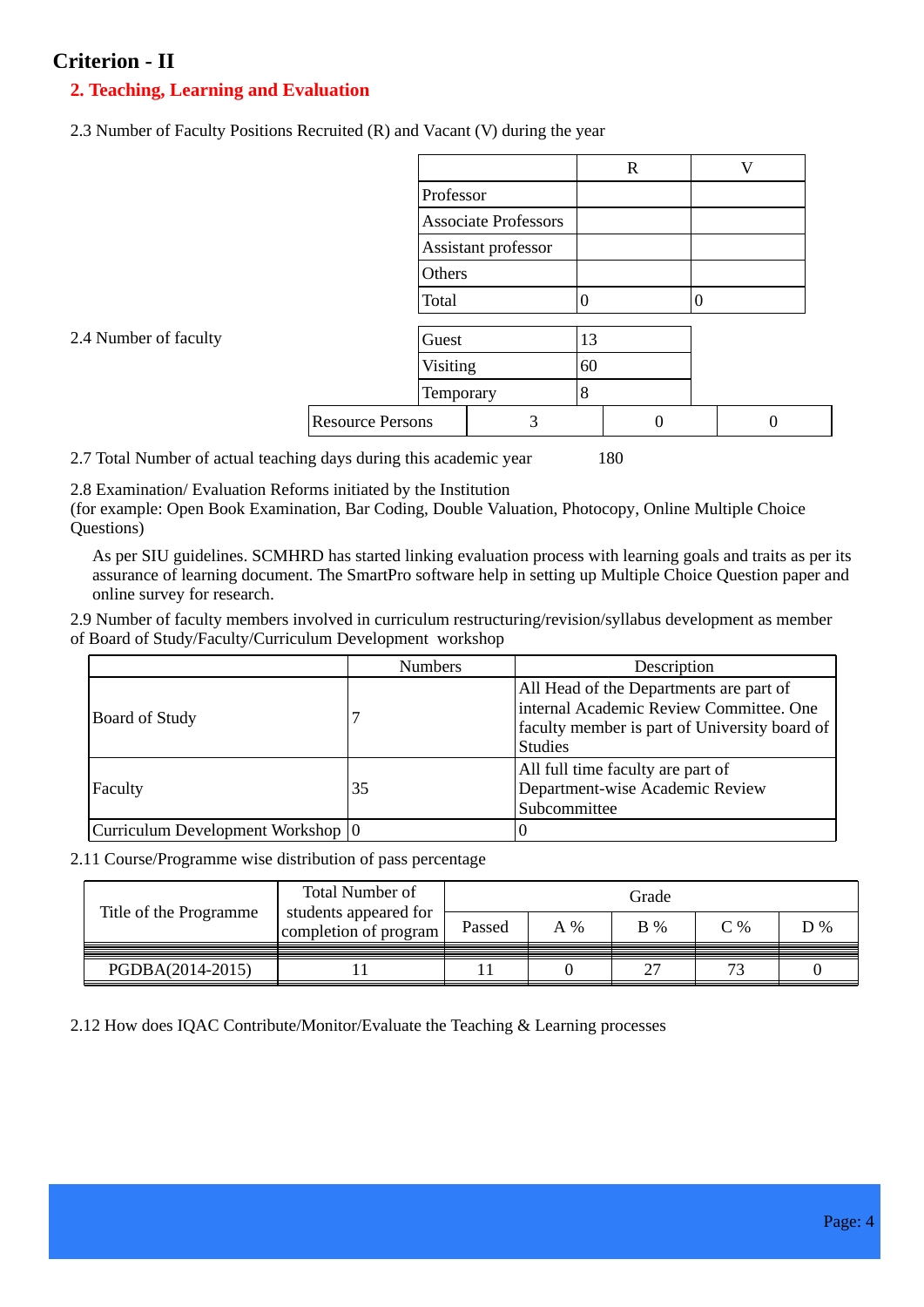#### 2.14 Details of Administrative and Technical staff

| Category               | Number of<br>Permanent<br><b>Employees</b> | Number of<br>Vacant<br>Positions | Number of permanent<br>positions filled during the<br>Year | Number of positions<br>filled temporarily |
|------------------------|--------------------------------------------|----------------------------------|------------------------------------------------------------|-------------------------------------------|
| Administrative Staff   | 27                                         |                                  |                                                            |                                           |
| <b>Technical Staff</b> |                                            |                                  |                                                            |                                           |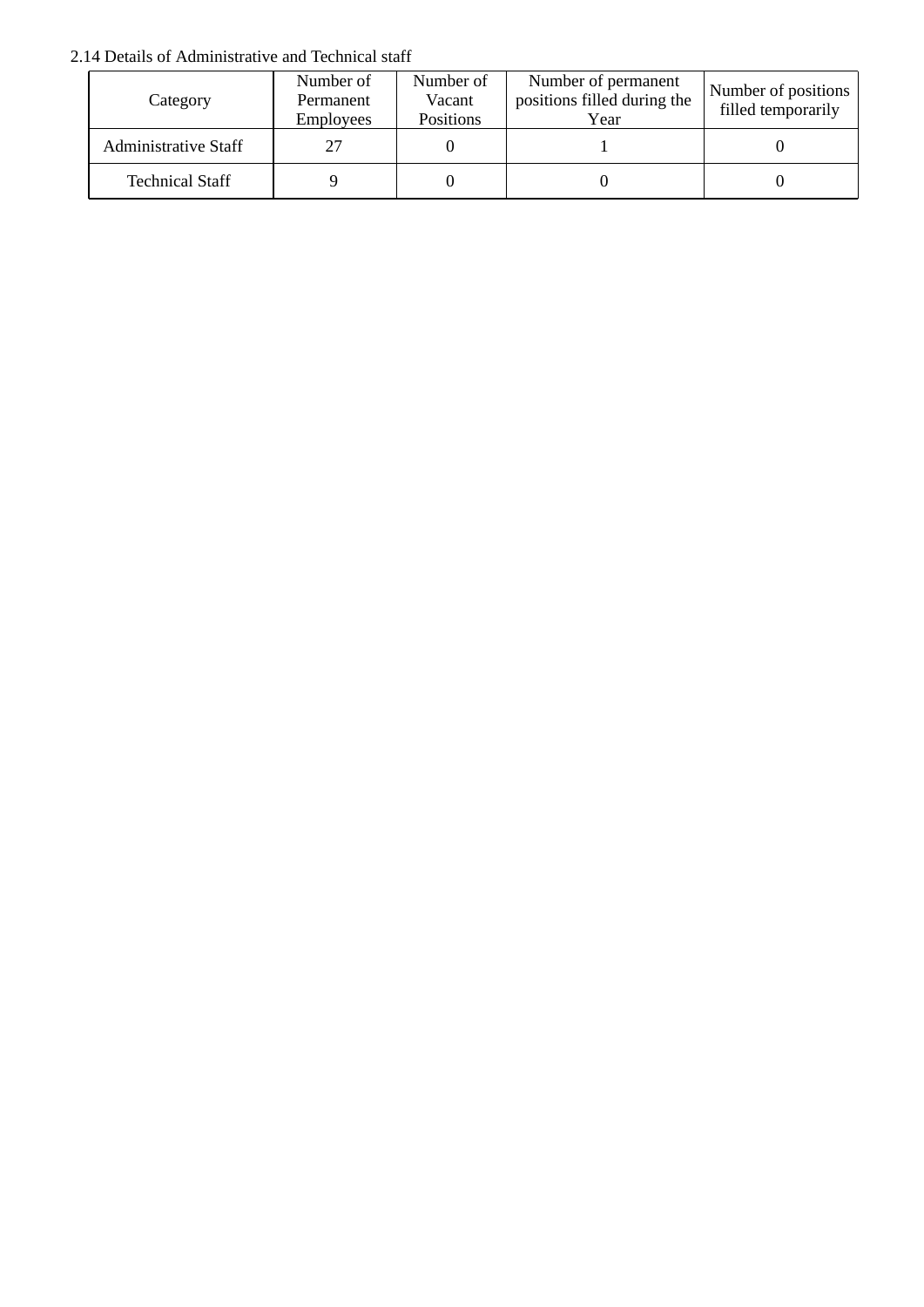### **Criterion - III**

### **3. Research, Consultancy and Extension**

3.1 Initiatives of the IQAC in Sensitizing/Promoting Research Climate in the institution

The Strategies adopted for fostering a culture of research and enhancing the intellectual contributions were as follows:

Research as a means to achieve SCMHRD Mission

Research is an integral part of the mission statement. The focus of SCMHRD is on applied research, i.e., understanding, interpreting, refining and synthesis of existing knowledge leading to development of new knowledge, technology and methodology. The impact of the same has been felt in enhancement of the quality of learning experience in the classroom. Every stakeholder understands the importance of research at SCMHRD and provides cooperation towards achievement of the research objectives of the School. The impact of this is visible in the production of quality research output by the faculty members at SCMHRD. This also helps in their teaching by bringing in recent trends and innovation in their respective courses. Students are motivated and guided by the faculty members to carry out research projects and publish them in peer reviewed journals. As a result SCMHRD has more than 20 publications done by the students and more than 175 intellectual (research) contributions by the faculty members in the last five years.

Capacity Building for Experiential Learning through Applied Research

Faculty team has both academicians and practitioners. As of now SCMHRD has academicians and practitioners in the ratio of 4:3 in the faculty team. To foster generation of ideas in the classroom, the academicians create new knowledge through research publications while Practitioners bring in their practical experiences in classroom teaching. As a result students get a holistic exposure of theoretical and practical knowledge. This helps in fulfilling the mission of experiential learning. SCMHRD has thus shown successes in both scholarly research as well as industry collaborated research consultancies. Peer to peer knowledge sharing among practitioners and academicians enhances applied research output.

Focus on industry collaborated Applied Research

Faculty and students are encouraged to jointly carry out need based applied research in industry. Faculty approach the industry to understand the opportunities and challenges faced by the Industry. In this endeavor, the students are mentored by faculty and industry participants to find viable solutions. Experiences gained are documented in the form of cases and papers which form a part of the teaching material of the faculty. Simulation models have been jointly authored by faculty-students and scholarly research papers have been published in peer reviewed journals. Faculty use self developed cases in the classroom. It thus forms part of the students' experiential learning. Applied research is a unique practice at SCMHRD. The uniqueness lies in the co-creation of knowledge by faculty & students (see table 2.5).

Creating an ambience for inculcating the spirit of research

The required infrastructure is provided to support and forms a part of the strategy for 'Intellectual Contribution'. Subscription to various databases like Emerald, EBSCO, ScienceDirect, JSTOR, cases under HBR License usages, Prowess, Indiastat.com, Euromonitor, etc help faculty members to enhance the learning. Additionally, three internationally indexed journals are published annually which provide a platform for academicians from other schools and industry practitioners to publish their research work. SCMHRD faculty members are actively discouraged from publishing in the in-house journals.

Several courses like: Research Methodology, Summer Internship and Empirical Research during the course of four semesters forms a part of the course curriculum which facilitates exposure of students to applied research under the mentorship of faculty.

Faculty appraisal is directly linked to the research output of the faculty member. They are encouraged and incentivized to work with industry practitioners, to crate applied knowledge. The School falls under the ambit of the University Grant Commission, Government of India, wherein quality of intellectual contributions is measured by number of publications in peer reviewed journals indexed at Scopus. Faculty publications in Scopus indexed journals are incentivized (50 USD per published paper apart from the resources authorized to do the research, copy edit the document etc.) Intellectual contributions are used as essential indicators of academic performance of faculty. Rewards, recognitions and promotions are directly linked to the performance.

SCMHRD also publishes three peer reviewed journals, viz., Drishtikon, PRIMA and OPUS. Faculty of various premium Schools of India and abroad are members of the editorial board of these journals. Drishtikon & PRIMA are now indexed in Cabell's Directory, EBSCO, Proquest, Ulrich and Copernicus. OPUS is indexed with Proquest and I-Scholar. The journals as a policy do not give any special preference to contributions from internal faculty.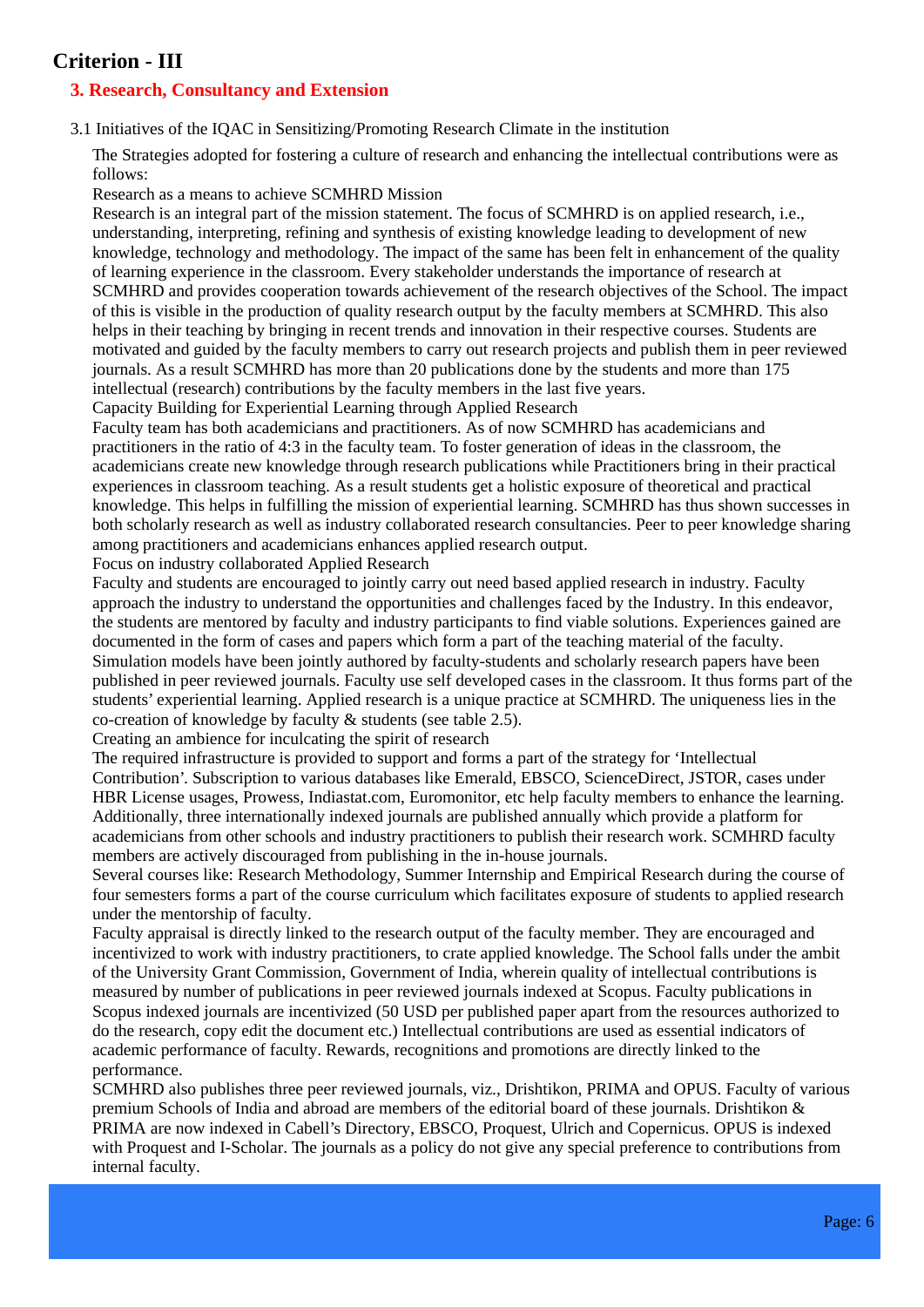### **Criterion - III**

### **3. Research, Consultancy and Extension**

Financial Strategy for Research SCMHRD has research

3.2 Details regarding major projects

|                     | Completed | Ongoing  | Sanctioned | Submitted |
|---------------------|-----------|----------|------------|-----------|
| <b>Numbers</b>      |           |          |            |           |
| Outlay in Rs. Lakhs | 0.00      | $0.00\,$ | $0.00\,$   | $0.00\,$  |

3.3 Details regarding minor projects

|                     | Completed | Ongoing | Sanctioned | Submitted |
|---------------------|-----------|---------|------------|-----------|
| <b>Numbers</b>      |           |         |            |           |
| Outlay in Rs. Lakhs | $0.00\,$  | . .50   | $0.00\,$   | 0.00      |

3.4 Details on research publications

|                          | International | National | Others |
|--------------------------|---------------|----------|--------|
| Peer Review Journals     |               |          |        |
| Non-Peer Review Journals |               |          |        |
| e-Journals               |               |          |        |

3.5 Details on Impact factor of publications

| Range          | 0.102-1.457 |
|----------------|-------------|
| Average        | 0.524       |
| h-index        | 10          |
| Nos. in SCOPUS | 80          |

3.6 Research funds sanctioned and received from various funding agencies, industry and other organisations

| Nature of the Project                                                         | <b>Duration Year</b> | Name of the<br>funding Agency | Total grant<br>sanctioned (in Lakhs) | <b>Total grant Received</b><br>(in Lakhs) |
|-------------------------------------------------------------------------------|----------------------|-------------------------------|--------------------------------------|-------------------------------------------|
| Major projects                                                                | 0                    | 0                             | 0.00                                 | 0.00                                      |
| <b>Minor Projects</b>                                                         | $\boldsymbol{0}$     | $\theta$                      | 0.00                                 | 0.00                                      |
| <b>Interdisciplinary Projects</b>                                             | 0                    | $\theta$                      | 0.00                                 | 0.00                                      |
| Industry sponsored                                                            | 2015                 | Kangaroo Kids                 | 50,000.00                            | 50,000.00                                 |
| Projects sponsored by the<br>University/College                               | 0                    | $\theta$                      | 0.00                                 | 0.00                                      |
| Students research<br>projects (other than<br>compulsory by the<br>University) | 0                    | $\theta$                      | 0.00                                 | 0.00                                      |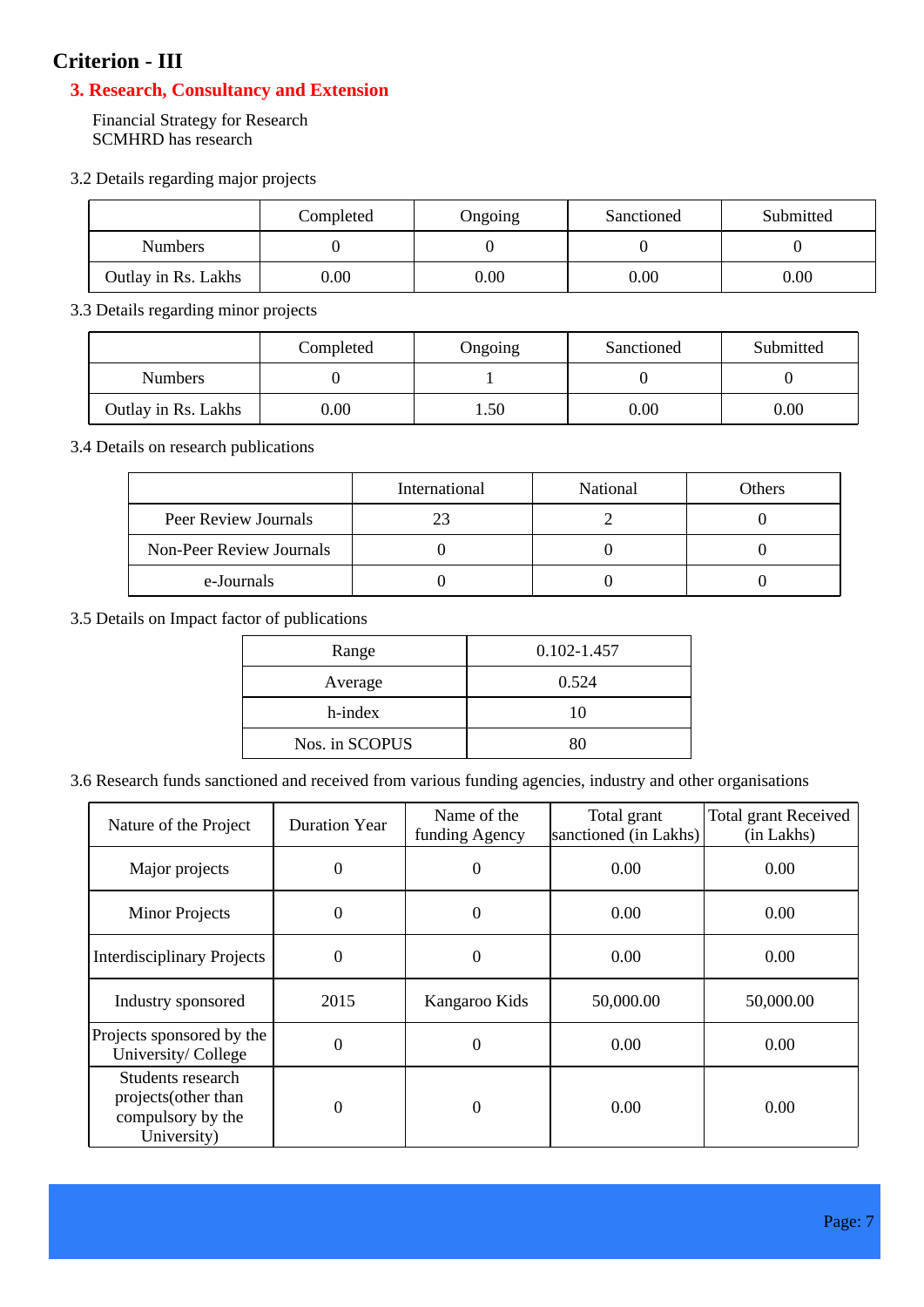| Any other (Specify) |  |  | 0.00 | 0.00 |
|---------------------|--|--|------|------|
|---------------------|--|--|------|------|

3.8 Number of University Departments receiving funds

| UGC-SAP            |  |
|--------------------|--|
| CAS                |  |
| <b>DST-FIST</b>    |  |
| <b>DPE</b>         |  |
| DBT Scheme/funds 0 |  |

3.9 For colleges

| Autonomy                |  |
|-------------------------|--|
| <b>CPE</b>              |  |
| <b>IDBT Star Scheme</b> |  |
| <b>INSPIRE</b>          |  |
| <b>CE</b>               |  |
| Any Other (specify)     |  |

3.10 Revenue generated through consultancy  $\vert$  0 (Rs. In lakhs)

3.12 Number of faculty served as experts, chairpersons or resource persons 1

3.13 Number of collaborations

| International |  |
|---------------|--|
| National      |  |
| Any Other     |  |

3.14 Number of linkages created during this year  $1$ 

3.15 Total budget for research for current year in lakhs

| From Funding agency                      | 0.00   |
|------------------------------------------|--------|
| From Management of<br>University/College | 100.00 |
| Total                                    | 100.00 |
|                                          |        |

3.19 Number of Ph.D. awarded by faculty from the Institution  $1$ 

| <b>JRF</b><br>3.20 Number of Research scholars receiving the |                                    |  |                 |            |  |            |           |
|--------------------------------------------------------------|------------------------------------|--|-----------------|------------|--|------------|-----------|
|                                                              |                                    |  |                 | <b>SRF</b> |  |            |           |
| Fellowships (Newly enrolled $+$ existing ones)               |                                    |  | Project Fellows |            |  |            |           |
|                                                              |                                    |  | Any other       |            |  |            |           |
| 3.25 Number of Extension activities                          | University forum College forum NCC |  |                 |            |  | <b>NSS</b> | Any Other |
| organized                                                    |                                    |  |                 |            |  |            |           |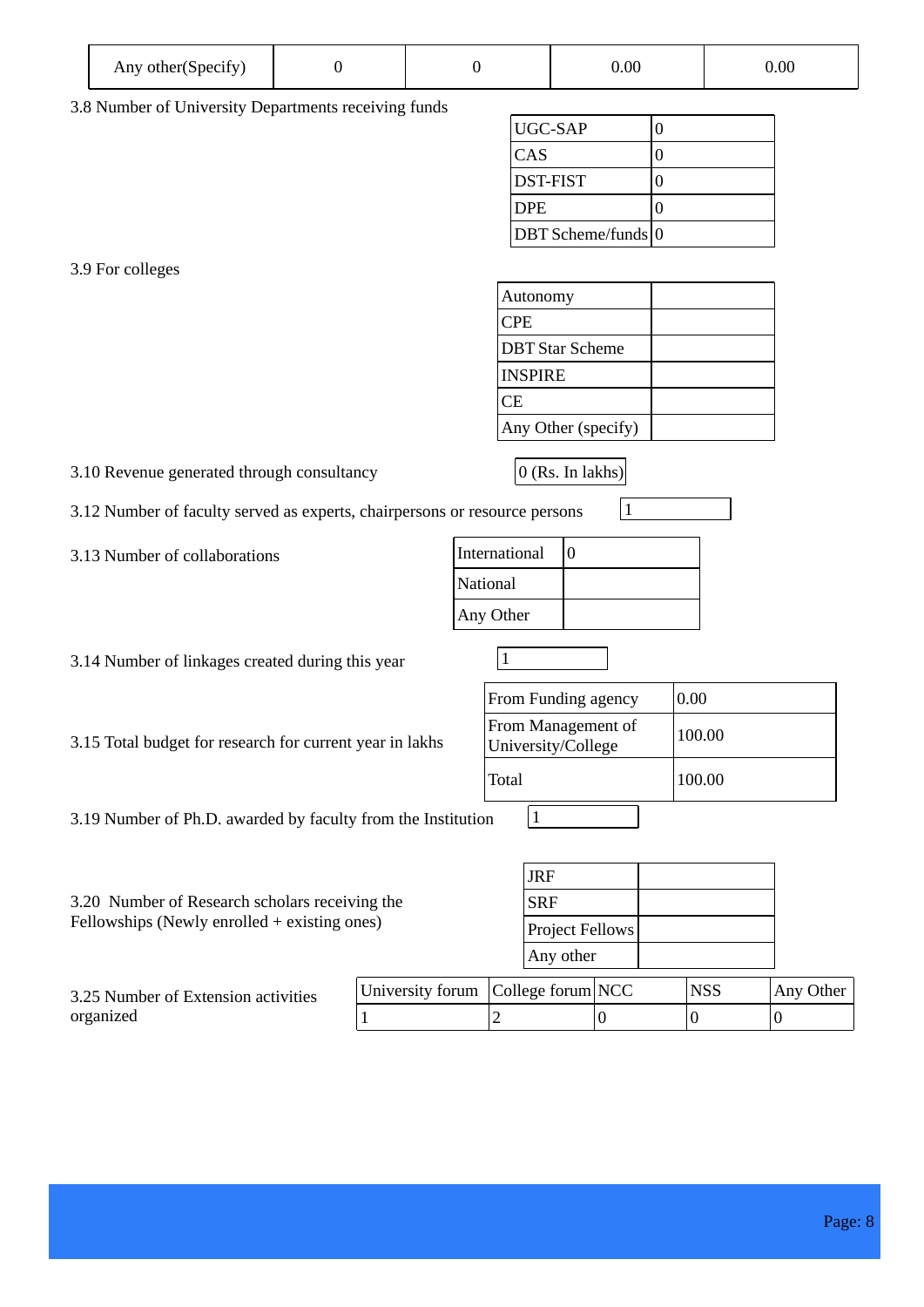### **Criterion - IV**

### **4. Infrastructure and Learning Resources**

4.1 Details of increase in infrastructure facilities

| <b>Facilities</b>                                                                        | <b>Existing</b>  | <b>Newly created</b> | <b>Source of Fund</b> | <b>Total</b>     |
|------------------------------------------------------------------------------------------|------------------|----------------------|-----------------------|------------------|
| Campus area<br>(in Acres)                                                                | 8                | $\mathbf{0}$         | Self                  | 8                |
| Class rooms<br>(in Numbers)                                                              | 24               | $\mathbf{0}$         | <b>SElf</b>           | 24               |
| Laboratories<br>(in Numbers)                                                             | 6                | $\mathbf{1}$         | Self                  | 7                |
| <b>Seminar Halls</b><br>(in Numbers)                                                     | $\overline{0}$   | $\mathbf{0}$         | $\boldsymbol{0}$      | $\boldsymbol{0}$ |
| Number of important<br>equipments purchased<br>$(= 1-0$ lakh) during the<br>current year | $\boldsymbol{0}$ | $\boldsymbol{0}$     | $\boldsymbol{0}$      | $\boldsymbol{0}$ |
| Value of the equipment<br>purchased<br>during the year<br>(Rs. in Lakhs)                 | 0.00             | 0.00                 | $\boldsymbol{0}$      | 0.00             |
| Others                                                                                   | $\overline{0}$   | $\mathbf{0}$         | $\overline{0}$        | $\boldsymbol{0}$ |

4.2 Computerization of administration and library

KOHA is being for library administration. Librarians have been trained from time to time on upgradation of KOHA.

| 4.4 Technology up gradation (overall) |  |  |
|---------------------------------------|--|--|
|---------------------------------------|--|--|

|                         | Existing | Added | Total |
|-------------------------|----------|-------|-------|
| <b>Total Computers</b>  | 388      | 0     | 388   |
| <b>Computer Labs</b>    | 6        |       |       |
| Internet (in Mbps)      | 10       |       | 100   |
| <b>Browsing Centres</b> |          |       |       |
| <b>Computer Centres</b> |          |       |       |
| Office                  |          |       |       |
| Departments             |          |       |       |
| Others                  |          |       |       |

4.5 Computer, Internet access, training to teachers and students and any other programme for technology

The Finance faculty participated in a training on analyse of financial data through Bloomberg Terminal by Bloomberg. A few participated in STLRC conducted taining programs on SPSS, AMOS, Animation, MOOC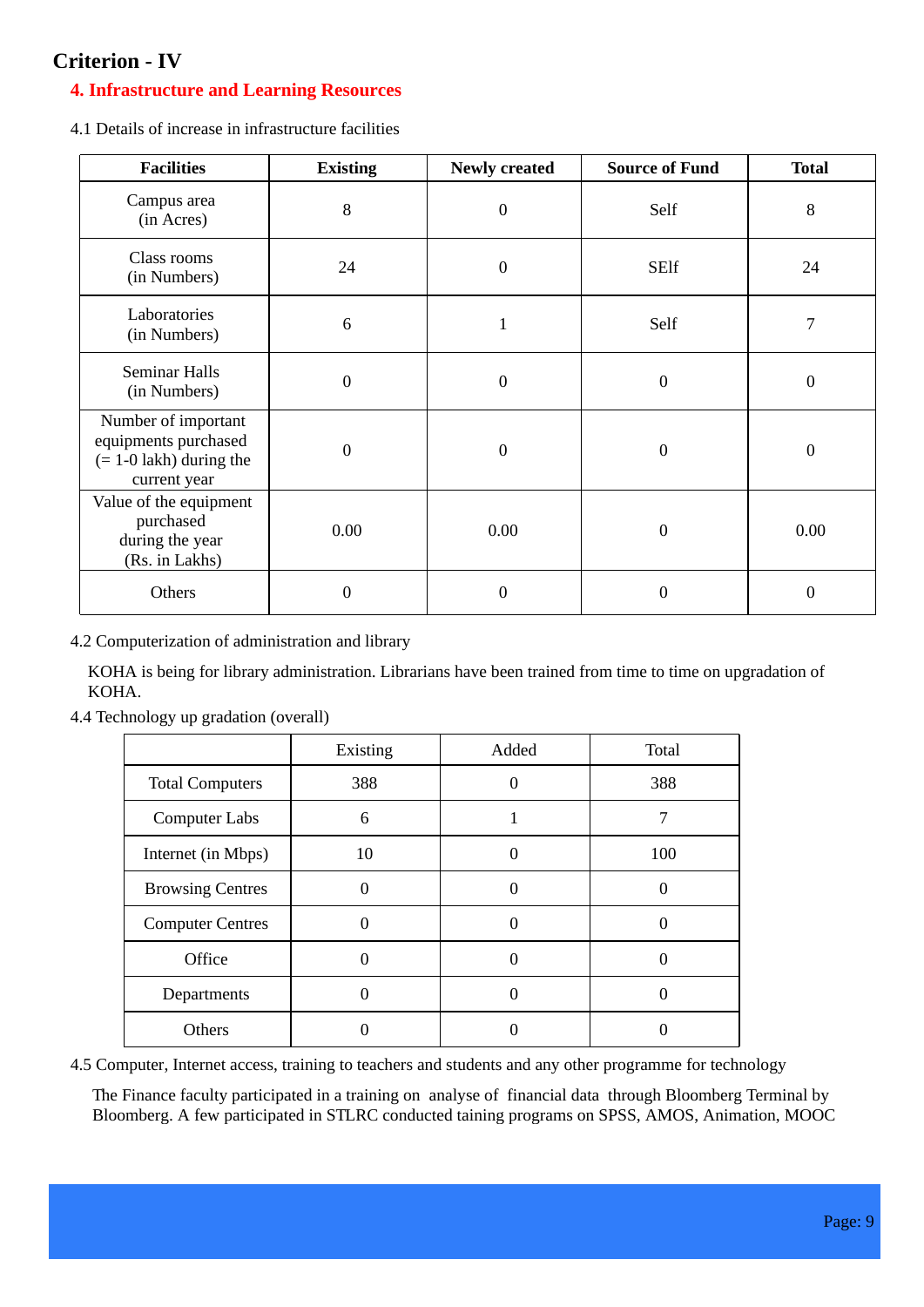### 4.6 Amount spent on maintenance in lakhs

| i) ICT                                      | 31.00  |
|---------------------------------------------|--------|
| ii) Campus Infrastructure and<br>facilities | 757.00 |
| iii) Equipments                             | 0.00   |
| iv) Others                                  | 0.00   |
| <b>Total</b>                                | 788.00 |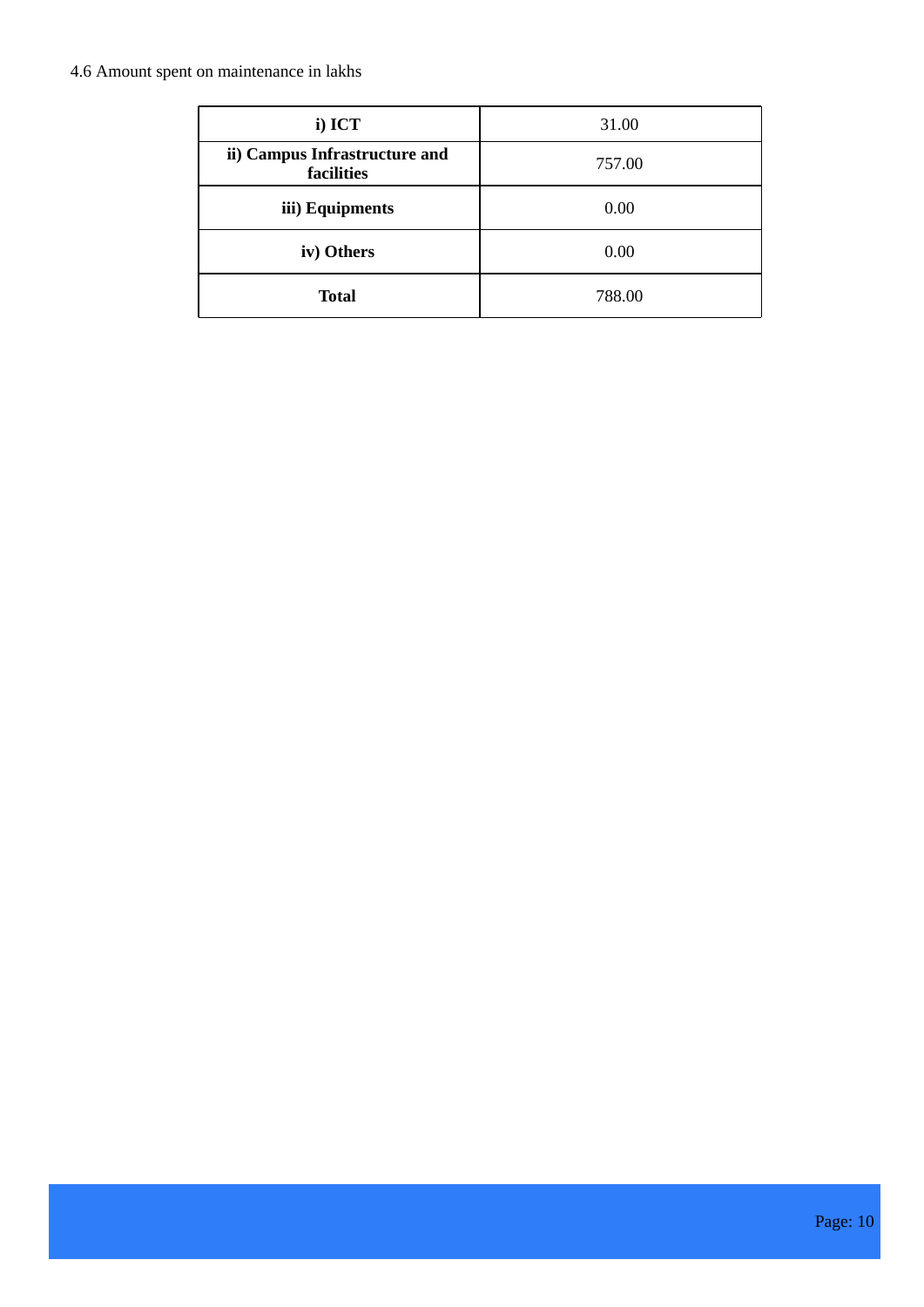### **Criterion - V**

### **5. Student Support and Progression**

5.1 Contribution of IQAC in enhancing awareness about Student Support Services

Students are communicated about various support services during the induction by the Director and Dean, students affairs. All information is available on the Student Manual circulated to the students on the first day of their joining. SCMHRD has the aim of developing management professionals who demonstrate global business awareness through applied research and experiential learning practices. In alignment with this focus on experiential learning, the admissions and public relations team at SCMHRD handles the admissions process and public relations activities. The objective is to attract the suitable talent to SCMHRD thereby creating a strong brand impression in the minds of all stakeholders. The comprehensive and rigorous evaluation process includes written ability test (WAT), group exercises (GE) and personal interaction (PI). SCMHRD faculty members, students, industrial partners and professional staff participate in student admissions, academic progression, and career development. Through the admission process, we provide a unique experience to potential aspirants.

Over the years, we have developed exhaustive competency mapping tools such as video and written cases for the selection process. The admission process integrates technology with standard operating procedure to achieve a high degree of operational efficiency. The average process time spent by each candidate is 3 hours 45 minutes with a standard deviation of 15 minutes. The process consistently receives positive feedback from aspirants and panelists. Further, SCMHRD undertakes extensive public relations to enhance the visibility and augment the brand image of the institute among aspirants and the corporate fraternity. Initiatives such as SNAP-IT, SNAPSHOT, 'Aspirations', Mentor Buddy Programs are aimed at imbibing confidence in aspirants. Branding is carried out across online platforms such as the official website, Face book, Twitter, YouTube, Blog, Instagram, LinkedIn and PagalGuy.

By mid-March each year, admitted students undergo a two-month online pre-induction program, which is a bridge course comprising of subjects like Basics of Mathematics, Statistics, Economics, Human Resource, Finance and Information Technology. The modules include course packs from Harvard Business School. In June, students undergo a weeklong induction program including two-day outbound learning and interactions with senior leaders, alumni and industry experts.

Classes begin in the second week of June. SCMHRD embeds various modes of experiential learning like case solving in national and international contexts, problem solving, simulation, engagement in applied research in industry, social and rural contexts, participation in national and international competition. Students also participate in clubs and committee activities of the School, interact with national and international academicians, industry experts, alumni, and social activists. Some of them attend Summer and Winter Schools in foreign Universities such as Telecom Ecole De Management, London School of Economics, Maastricht University. SCMHRD students have won international/national competitions. Students have completed research consultancy assignments for industry and published their works in peer-reviewed journals. In all these activities, students are mentored and guided by the faculty. The School guides students in their career planning. About 15% of SCMHRD students are offered pre-placement offers from companies after the summer internships. Another 70-80% of the students get placed 3 months before graduation which eventually moves towards 100% by the end of the program. Students get placed in MNCs, start-ups, Indian conglomerates, FMCG, Consulting firms, Banking and Financial Sector, Manufacturing, Pharmaceuticals and Information Technology companies.

5.2 Efforts made by the institution for tracking the progression

We have a mechanism of selecting 80 students based on SNAP scores with 20 selected from each quartile of performance.

These students are tracked for performance in all the 4 semesters, club & committee actiivies, and placement

| <b>NRI</b>    |  |
|---------------|--|
| International |  |
| Discretionary |  |
| Quota         |  |
| <b>SC</b>     |  |
| <b>ST</b>     |  |
| General       |  |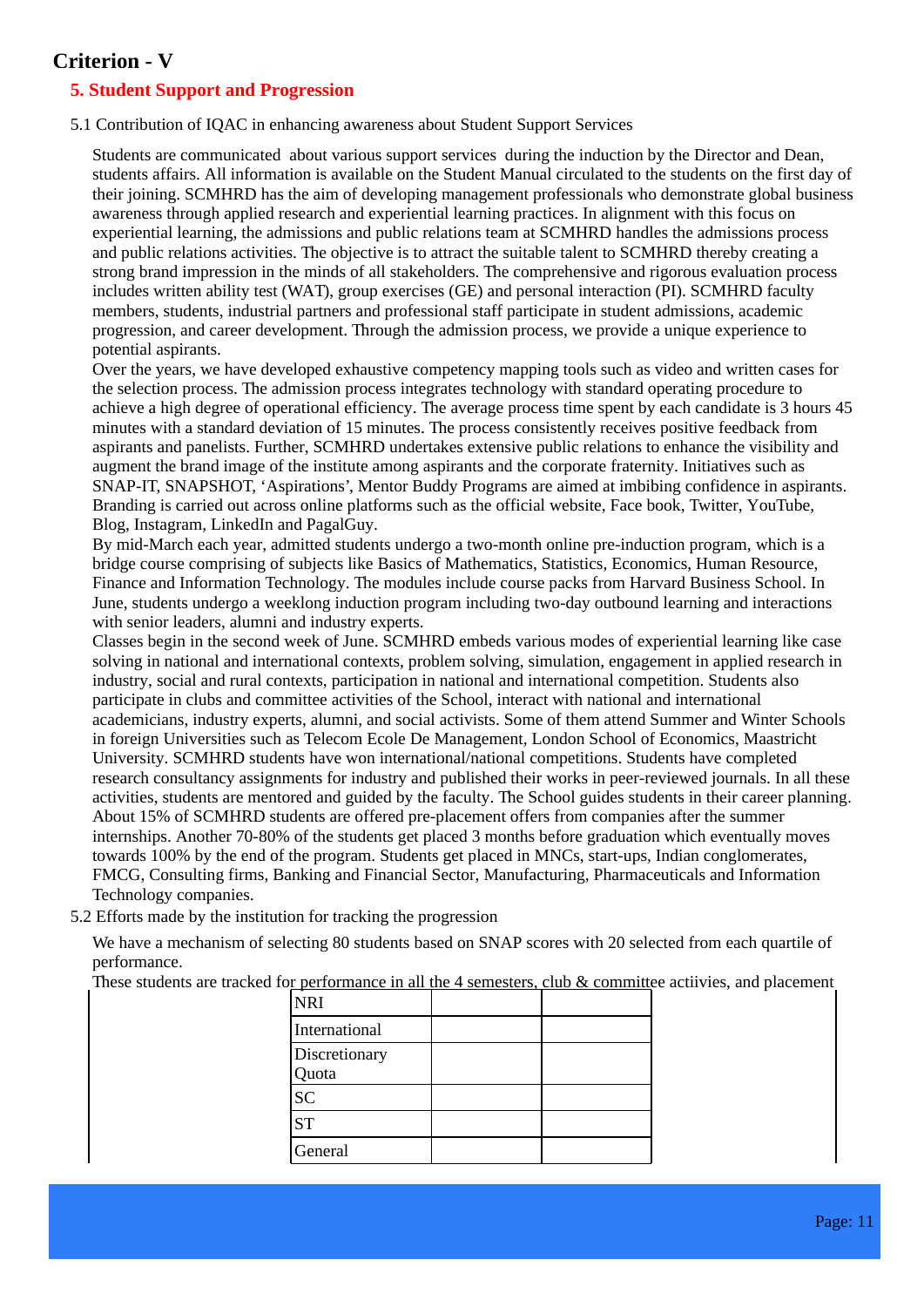### **Criterion - V**

### **5. Student Support and Progression**

|                        | Differently Abled |        |  |
|------------------------|-------------------|--------|--|
|                        | Kashmiri Migrant  |        |  |
| Demand Ratio           |                   | 83.863 |  |
| $\vert$ Dropout (in %) |                   |        |  |

5.4 Details of student support mechanism for coaching for competitive examinations (If any) Students appearing for CFA are given scholarship by CFA International PMI Financially students students

Number of students beneficiaries : 6 international certification Results of 2015-16 is 2015-16 international certification Results of 2015-16 is 2015-16 international certification Results of 2015-16 is 2015-16 internation

qualifying APECH-CSCP. SCMHRD awards INR 5000 to all students qualifying in such international exams.

|  |  |  |  | 5.5 Number of students qualified in these examinations |
|--|--|--|--|--------------------------------------------------------|
|--|--|--|--|--------------------------------------------------------|

|                                                    | <b>NET</b>         |  |
|----------------------------------------------------|--------------------|--|
|                                                    | <b>SET/SLET</b>    |  |
|                                                    | <b>GATE</b>        |  |
|                                                    | <b>CAT</b>         |  |
| Number of students qualified in these examinations | <b>IAS/IPS</b> etc |  |
|                                                    | <b>State PSC</b>   |  |
|                                                    | <b>UPSC</b>        |  |
|                                                    | <b>Others</b>      |  |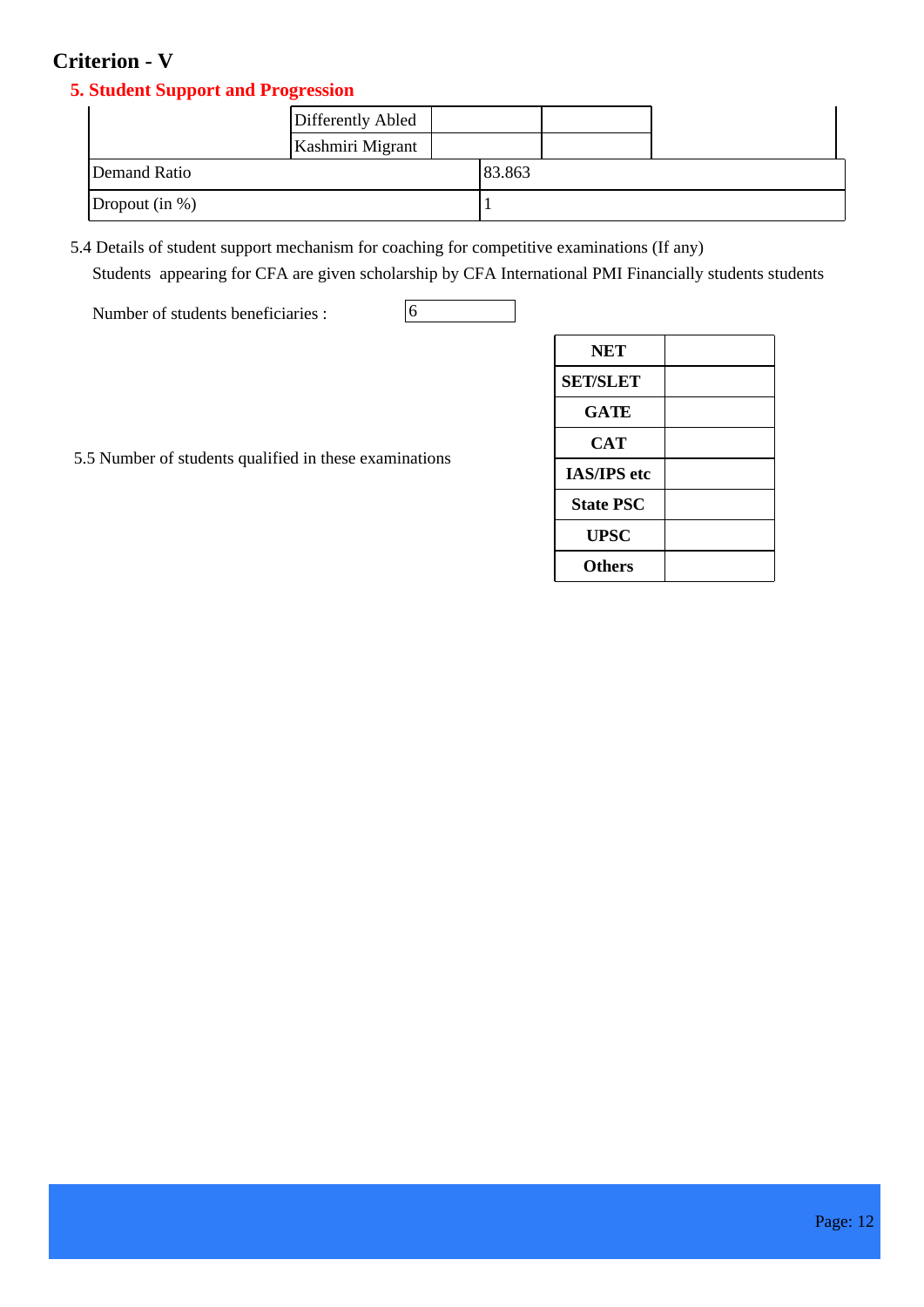5.6 Details of student counselling and career guidance

The School conducts career development programs (for e.g. Chally Assessment or RSI or Kolb's Learning Style) during the first month of admitting the students into the course. There is a mechanism to use validated predictive tools for assessments and talent audits of students for careers in sales, sales management, executive leadership and professional positions. Chally has built a long-standing reputation for effectively helping organizations select, align, develop, and retain the right talent to help bridge the leadership gap. The faculty led career development team helps students identify their specializations during the first semester by scientifically predicting students' capacity or potential by skill. Leadership development initiatives can then help in enhancing the capability. By identifying capacity early, the School can target specific leadership development of the students to be able to maximize the skill potential for themselves and the future organizations they will get placed in. These tests help in predicting core competencies for manager types: Line Manager, Profit Center and Staff Manager which aids the student in selecting her/his specialization appropriately. There is continuous process of measuring the career competence, motives and values of students in their 2-year life cycle aided with career counseling

Placement and Career Development Support

SCMHRD provides ample career development support to the students to meet the mission statement of the School. It provides all round support in terms of a sustained learning environment, ample opportunities for experiential learning and opportunities to inculcate a culture of research. A budget is allocated for placement and student support. Magazines published by students such as: Finalyst, HR Mesh, Aarohan also has contribution of industry experts and faculty.

Students have participated in summer schools in foreign universities like London School of Economics, Maastricht University, Telecom Ecole De Management. This helps them have a global perspective. Placement support is given to student in terms of making budgetary provision, arranging for special skill development & knowledge sessions by experts and alumni.

The Placement support team comprises faculty members, staff members and students from the junior and senior batch (see table 4.15 in annexure).

The School has placed all its management graduates in the last 5 years in organizations of repute like India Tobacco Company, Goldman Sachs, Hindustan Unilever Ltd, Procter & Gamble, Reliance Group of Industries etc. In the last five years, there has been an increase in average salary offered to students per year by 5-10%

Number of students benefitted :

5.7 Details of campus placement

|                                    | Off Campus                         |        |                                                   |
|------------------------------------|------------------------------------|--------|---------------------------------------------------|
| Number of Organizations<br>Visited | Number of Students<br>Participated | Placed | Number of Students   Number of Students<br>Placed |
| 139                                | $\Omega$                           | 225    |                                                   |

| Minimum Domestic Salary        | 7 LPA     |
|--------------------------------|-----------|
| <b>Average Domestic salary</b> | 13.37 LPA |
| <b>Maximum Domestic Salary</b> | 22.6 LPA  |

5.8 Details of gender sensitization programmes

A day long gender sensitization program was held for the Juniors during induction by the University. Our own faculty, Dr Philip Cohelho took a gender sensitization program for the seniors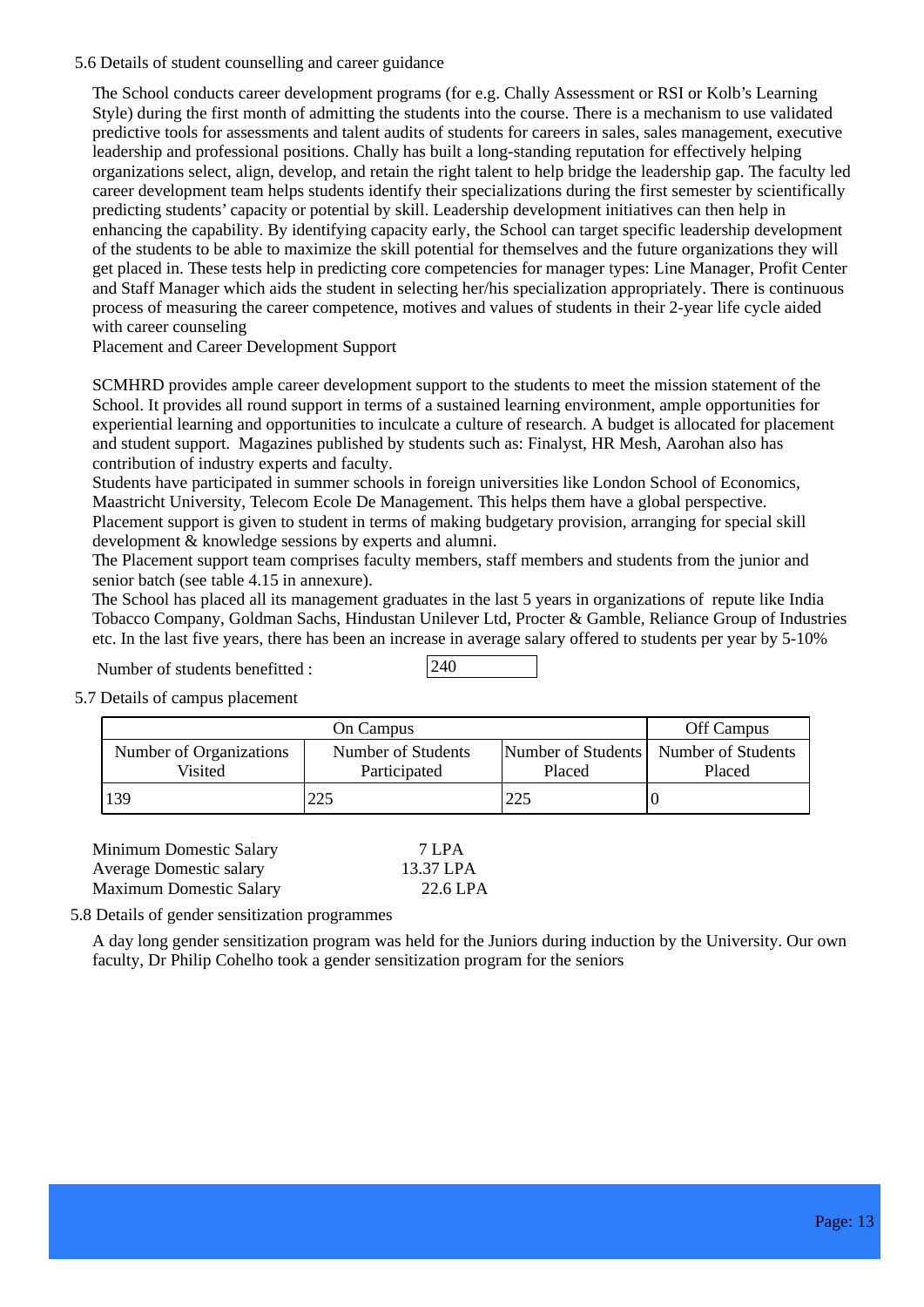#### 5.10 Scholarships and Financial Support

|                                                                        | Number of Students | Amount |
|------------------------------------------------------------------------|--------------------|--------|
| Financial support from institution                                     |                    | 200000 |
| Financial support from government                                      | 10                 |        |
| Financial support from other sources 2                                 |                    | 200000 |
| Number of students who received<br>International/National recognitions |                    |        |

#### 5.11 Student organised / initiatives

|                   | State/University<br>Level | National<br>Level | International<br>Level |
|-------------------|---------------------------|-------------------|------------------------|
| Fairs/Exhibitions |                           |                   |                        |
| Others            |                           |                   |                        |

5.13 Major grievances of students (if any) redressed

Open hourses are used to captureand record sstudent grievances in academics, infrastructure and campus life. Concerned individuals/grievances are first appraised in case of any grievances and appropriate actions taken.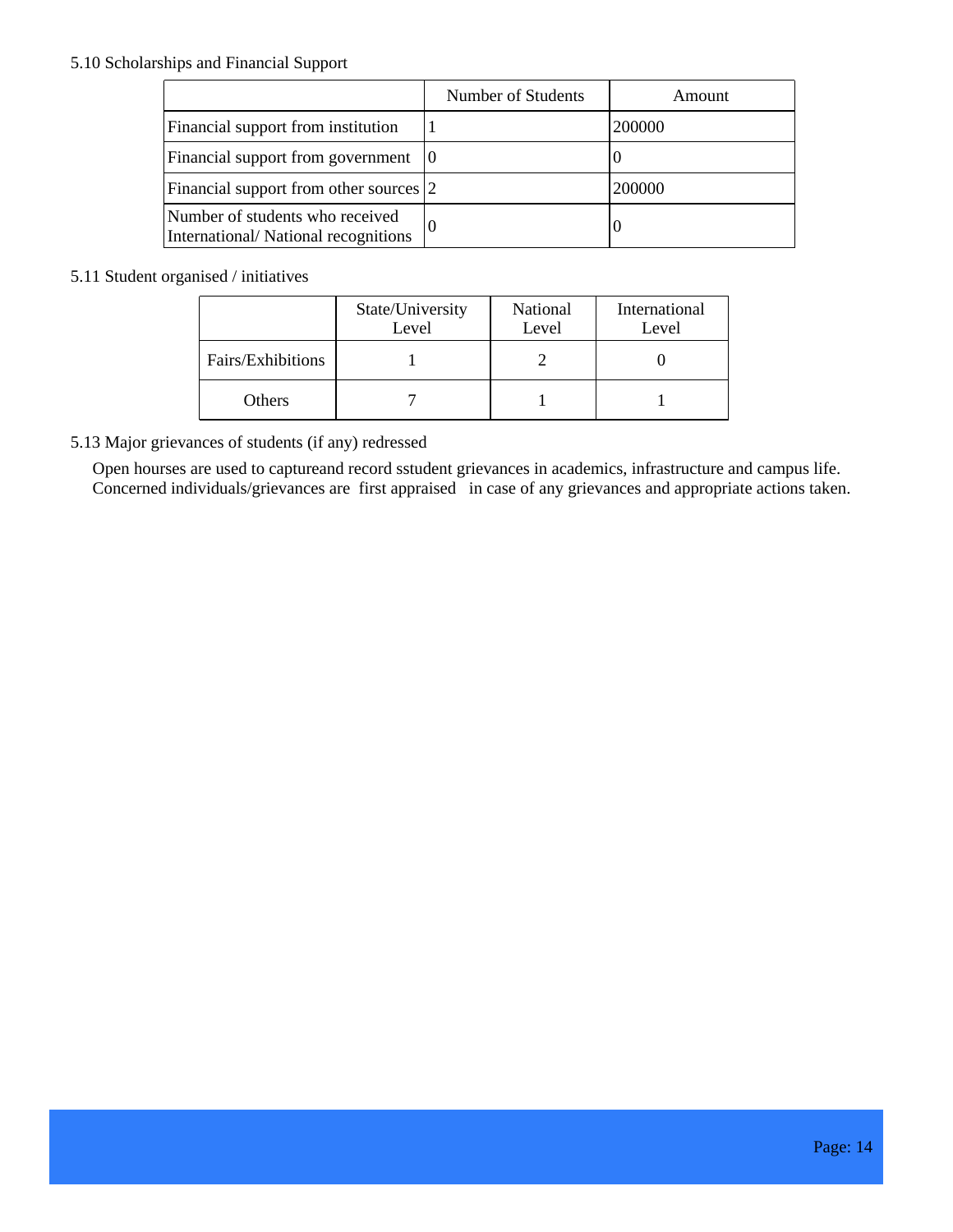### **Criterion - VI**

### **6. Governance, Leadership and Management**

- 6.1 State the Vision and Mission of the institution
- 6.2 Does the Institution has a management Information System
- 6.3 Quality improvement strategies adopted by the institution for each of the following

6.3.1 Curriculum Development

(9.1-2)Capturing industry views for reviewing Learning goals

Spearheaded by the Director, all senior faculties visit those organizations where our students are placed as a part of their two-month summer internship program. This has a dual purpose.

• Firstly, it helps to track the performance of the students.

• Secondly, it helps to gather the views of the industry experts on curricular and pedagogical changes that might be necessitated.

It helps us to identify the need to develop such competencies which organizations look for in their potential managers from time to time. The feedback of the industry experts are collected by faculty, both through an objective questionnaire and detailed interviews. For example, post their summer internship, the MBA batch of 2014-16, highlighted the need for exposure and additional inputs on 'Industrial Relations (IR).'It was suggested that the course should be undertaken by the students before they proceed for their summer internships. Taking their feedback into cognizance, IR was introduced as a credit course for Batch 2015-17. In the present day context, the significance of courses like Corporate Social Responsibility (CSR), Sustainability and Ethics could not possibly be neglected. Especially when the unethical practices of organizations like Satyam and Enron were making headlines all across the globe. The major push towards this direction came from the Ministry of Corporate Affairs, Govt. of India. It was mandated that under Section 135 and Schedule VII of the Companies Act, 2013, companies need to spend 2 percent of their three years' average annual net profit on CSR activities each year starting 2015. Taking all these into consideration, a credit course titled 'Corporate Social Responsibility' was introduced with the MBA batch of 2015-17. Core and Elective courses on 'Sustainability', was introduced for the MBA batch of 2013-15.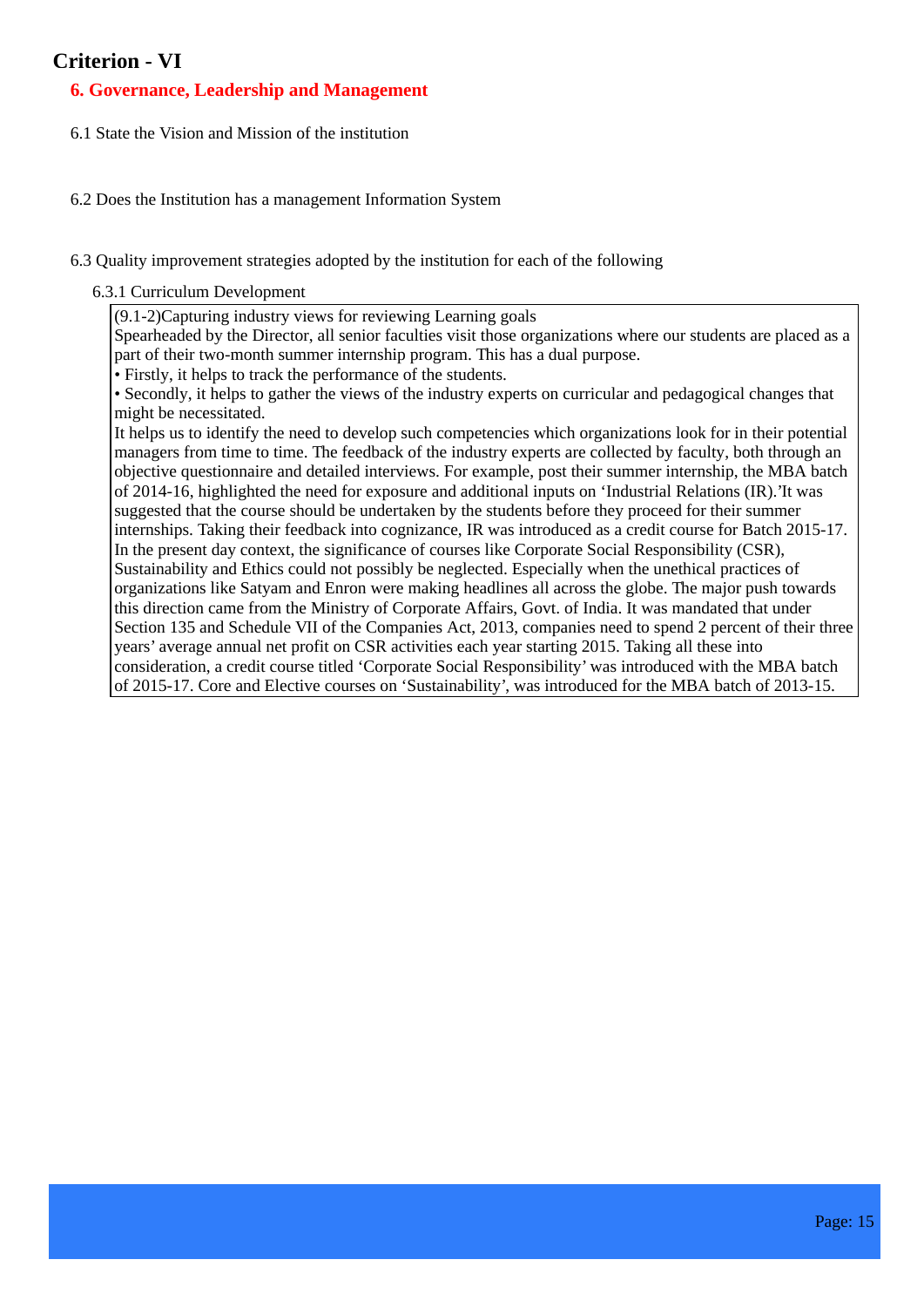### **Criterion - VI**

### **6. Governance, Leadership and Management**

#### 6.3.2 Teaching and Learning

B. Roles and Responsibilities for Academics of the B-School

The faculty is responsible for the curriculum management and for the Assurance of Learning. The departmental faculty is responsible for conducting embedded assessments consistent with the processes developed and agreed upon by all the faculty members of the department and the AOL Committee. The departmental faculty reports the results of the embedded assessment to the AOL Committee. The departmental faculty makes recommendations to the AOL committee on how to close the loop and is responsible for completing the continuous improvement process initiated by the AOL Committee. This includes implementing changes in the course syllabus, curriculum and the learning pedagogy. It is important that the departmental faculty members remain aware of all the AOL goals, assessment processes, and closing the loop actions.

Role of Head of the Department & Academic Review Subcommittee

Heads of Departments are responsible for ensuring that an effective assurance of learning process is undertaken within the department for any AOL goals directly related to the department. They are responsible for constituting the Academic Review Subcommittee that involves all faculty of the department, area experts from other national/ international B-Schools and industry experts, which reviews and monitors department level AOL goals.

Role of Assurance of Learning Committee

 The Assurance of Learning (AOL) Committee is responsible for the review of the assurance of learning process and outcomes for the MBA program. The AOL Committee also oversees the assessment of each learning traits corresponding to various learning goals of MBA program. The AOL Committee ensures that the learning goals are consistent with the mission and strategic plan for the college. The learning goals are measured at least twice during a two-year period. The learning objectives are assessed using direct and indirect measures, which include: case studies, projects, exams, embedded test questions, industry expert surveys during summer internship and surveys of the trainers during out-bound learning. Before any assessment, Head of the Department re-examines the current rubric for that goal and makes sure the rubric is still an appropriate measure. At least two members of the AOL Committee evaluate the goal and report the results to the AOL Committee. The AOL Committee then discusses the results and reports them back to the respective department faculty. In consultation with the department faculty and the Head of the Department, a recommendation for closing the loop is sent to the respective Academic Review Subcommittee.

AOL committee prepares a detailed assessment report of the program to the Academic Review Committee. Role of Academic Review Committee

The Academic Review Committee is the highest academic body of the B-School which is charged with the responsibility of ensuring that the program maintains a continuous improvement plan through the assurance of learning processes. Chaired by the Director, it has senior academicians of other national and international B-Schools and industry representatives as external members. The internal members are the all functional Heads of the Departments. The Heads of the Departments interact with the External Stakeholders, i.e., Heads of Admissions, Placements, Alumni and Management Development Programs. Role of Advisory Board

Advisory Board is required to prepare continuous improvement plan on the program curriculum as well as the teaching-learning process and place its recommendations to the Internal Quality Assurance Cell (IQAC).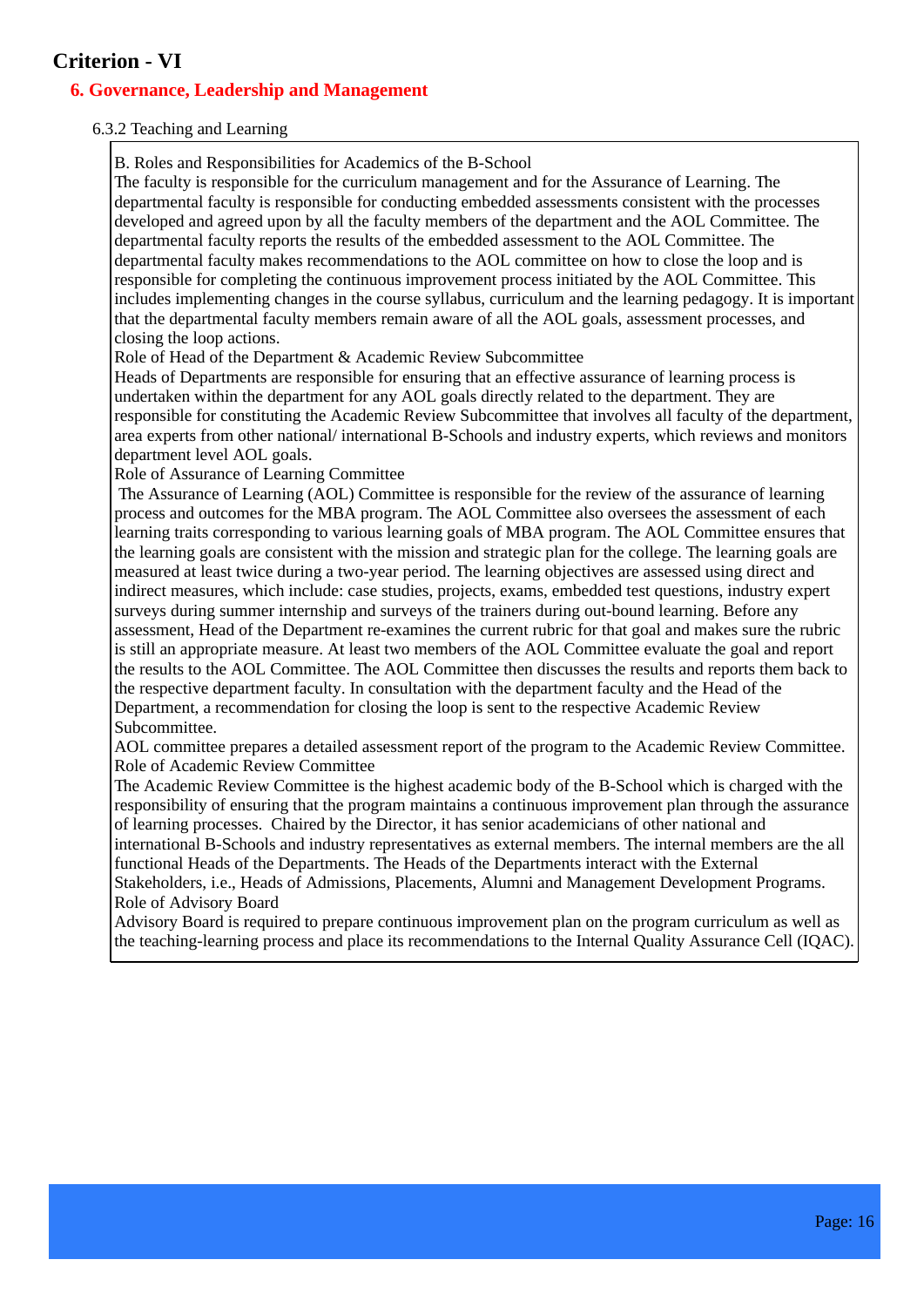#### 6.3.3 Examination and Evaluation

(9.1-2) Evaluation Pattern

Evaluation plan of the School is chalked out by the faculty members at the beginning of the semester. It is a combination of continuous assessments and term end examinations. For continuous assessments, faculty members plan 3 to 5 components (assignments, seminars, presentations, online tests, class tests, white paper, etc.) depending on the number of credits assigned to their respective subjects. A one credit course implies 15 hours of classroom contact sessions and is equivalent to 50 marks of evaluation and requires at least two components of evaluations. Out of these, 60% of marks are reserved for continuous assessment. The rest 40% is for the term-end examination. The CGPA system currently in use at SCMHRD is based on Bologna Process (European Commission 2005). It has helped in equitable distribution of scores of students who have passed (scored more than 40%). They are distributed in a scale of 1-10. Table 9.3: The CGPA System Letter Grade Proportion Grade Point O (Outstanding) Top 3% 10 A+ (Excellent) 12% 9 A (Very Good) 21% 8 B+ (Good) 28% 7 B (Above Average) 21% 6 C (Average) 12% 5 P (Pass) Bottom 3% 4 F (Fail) 0 AB (Absent) 0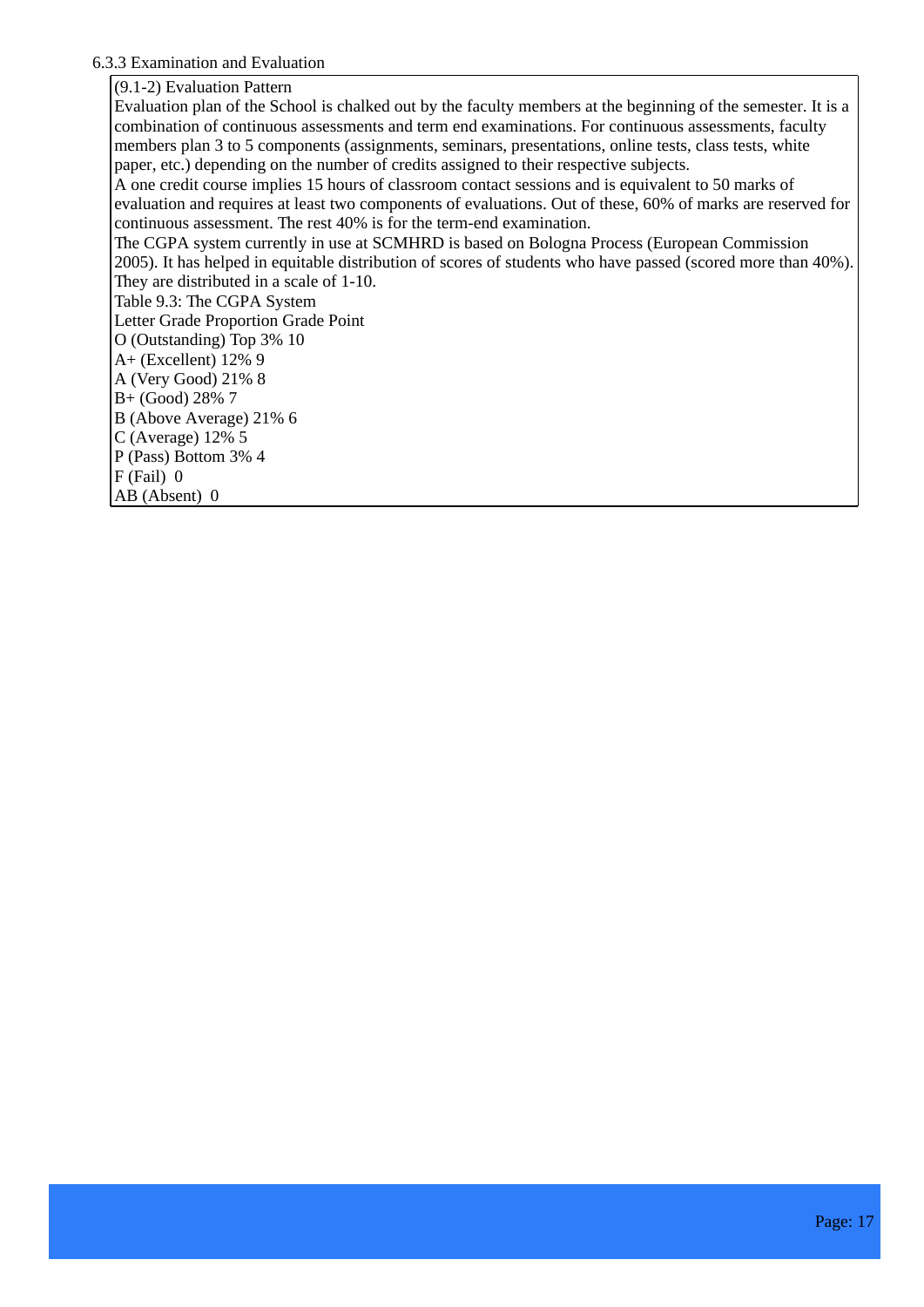#### 6.3.4 Research and Development

The Strategies adopted for fostering a culture of research and enhancing the intellectual contributions were as follows:

(2.1-1) Research as a mean to achieve SCMHRD Mission

Research is an integral part of the mission statement. The focus of SCMHRD research is applied research, i.e., understanding, interpretation, refinement and synthesizing of existing knowledge to develop new knowledge, technology and methodology which are used to enhance the quality of learning experience in the classroom. Every stakeholder understands the importance of research in SCMHRD and collaborates extensively to reach the research objective of the institute. The research culture of SCMHRD is such that the faculties have been producing quality research outputs. This helps in their teaching by bringing in recent trends and innovation. Students are constantly motivated and guided by the faculty members to carry out research projects and publish them in the peer reviewed journals. As a result of which we have 26 publications done by the students and more than 150 publications done by the faculty members in last five years

#### (2.1-2) Faculty Recruitment Strategy

Faculty team has both academicians and practitioners. As of now we have academicians and practitioners in the ratio 4:3 in our faculty team. To foster generation of ideas in the classroom the academicians create new knowledge through research publications. Practitioners bring in their practical experiences in classroom teaching. Thus students get a holistic exposure of theoretical and practical knowledge which is of utmost importance

 for fulfilling the mission of experiential learning. SCMHRD thus has shown successes in both scholarly research as well as industry collaborated research consultancies.

Number of new faculty recruits holding PhD degrees has shown an increasing trend.

(2.1-3) Focus on industry collaborated Applied Research

Faculty and students are encouraged to jointly carry out need based applied research in industry which is bidirectional, i.e., faculty themselves approach industry to understand the opportunities and challenges and mentor the students to find viable solution to the problems discovered and vice versa. Experiences gained are documented in the form of cases and form a part of the teaching material of the faculty. Simulation models have been jointly authored by faculty-students and scholarly research papers have been published in peer reviewed journals. Faculty also use self developed cases in the classroom teaching. It thus forms part of the students' experiential learning. Applied research is a unique practice at SCMHRD. The uniqueness lies in the cocreation of knowledge by faculty & students.

(2.1-4) Creating an ambience for inculcating spirit of research

The required infrastructure is provided to support and forms a part of the strategy for 'Intellectual Contribution'. Subscription to various databases like EMERALD, EBSCO, SCIENCEDIRECT, JSTOR, cases under HBR License usages, PROWESS, Indiastat.com, EUROMONITOR, helps faculty members to enhance the learning. Additionally, three international indexed journals are published annually which provide a platform for academicians and industry practitioners to publish their research work.

 Several courses like: Research Methodology, Summer Internship, Empirical Research in course of four semesters form a part of the course curriculum with facilitates exposure of students to active applied research under the mentorship of faculty.

The strategy of assessment of faculty performance is linked with the research objective. They are encouraged and incentivized to work with industry practitioners, to pursue PhD and create new knowledge. Since the institute falls under the ambit of the University Grant Commission, Government of India wherein quality of intellectual contributions is measured by number of publications indexed in SCOPUS. Faculty publications in SCOPUS indexed journals are incentivized (50 USD per article). Intellectual contributions are used as essential indicators of academic performance of faculty. Rewards, recognitions and promotions are directly linked to the performance.

SCMHRD also publishes three peer reviewed journals, Drishtikon, PRIMA and OPUS. Faculty of various premium institutes of India and abroad are members of the editorial board of the journals. Drishtikon & PRIMA are now indexed in Cabell's Directory, EBSCO, Proquest, Ulrich and Copernicus. OPUS is indexed with Proquest and I-Scholar. The journals as a policy do not give any special preference to contributions from internal faculty.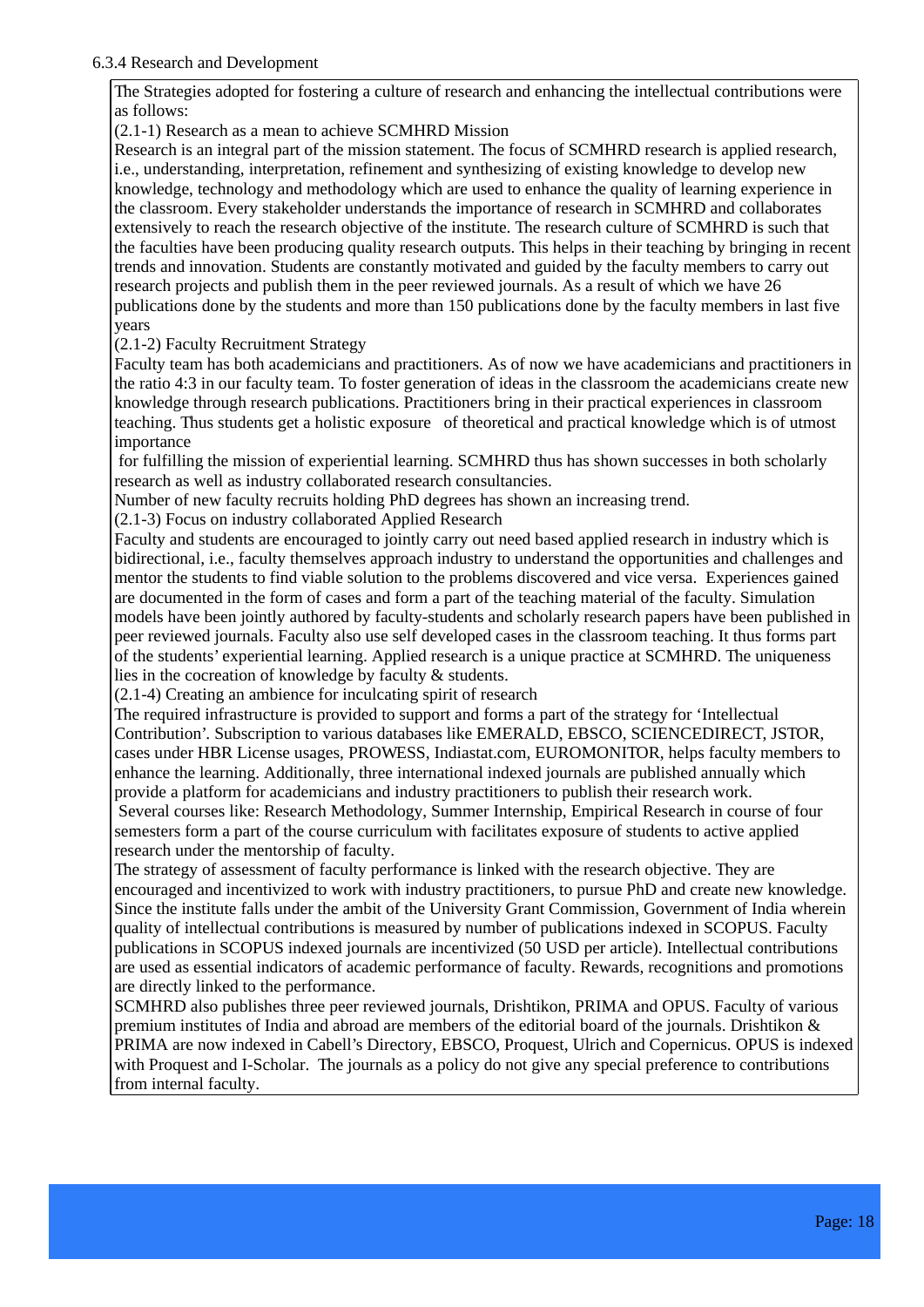#### 6.3.5 Library, ICT and physical infrastructure / instrumentation

Faculty recruitment plans have been attempted to fulfill the target of 75% teaching loads by internal faculty and average 3 research papers per year by scholarly academicians in five years. Some of visiting faculty were appointed as Advisory faculty for engaging in AOL activities.

#### 6.3.6 Human Resource Management

Faculty participated in training programs for enhancement of Research Competency enhancement such as application of SPSS & AMOS for research, MOOC, FLIP classroom, Bloomberg application tools, animation tools

Non-teaching staff were trained on softsills, EXCEL, KOHA etc. Outbound Learning program was arranged for all faculty and non-teaching staff

#### 6.3.7 Faculty and Staff recruitment

 Eduwiz software is used for academic process management including admission, attendance, elective selection, faculty management system et. Students and faculty are able to better access to information, enhanced capability of dissemination of information ensuring accuracy and transparency Video Conferencing facility enabling access to offsite seminars and other learning opportunities.

#### 6.3.8 Industry Interaction / Collaboration

gaps that could be filled by way of consulting engagements between Industry and academia. After a need is identified, faculty members either visit the industry or invite them to campus. The faculty group present and perform need analysis for the industry customers.

Identified gaps are matched with existing skills available with the faculty and a proposal is made. Once a proposal is accepted, the faculty mentors identify a team of students that would be involved in the engagement.

The students work on the engagement under the guidance of the faculty mentors and submit a report at the end of the assignment. It helps in students' learning through experience and forms part of their credit scoring in 'Empirical research' courses in Semester 2 and Semester 3 and 'Live Projects' in Semester 4. Faculty assumes the role of mentors in such consultancy services. It keeps them updated & helps them in co-creating applied knowledge for future. It is reflected in form of joint published research papers, jointly written cases by faculty-students in refereed journals and new knowledge they bring in the class-room. It also helps in branding of the institute.

This practice of applying theory to real situations and then using learning to develop theory is a unique blend that is presently seen to a very limited extent in the Indian education system. A survey of business leaders reveals that Business Schools over emphasize theory, and should concentrate on providing real-world experiences.

(http://www.prnewswire.com/news-releases/survey-of-senior-business-leaders-reveals-ongoing-deficit-of-jo b-ready-mba-grads-250930101.html). The action research will address this issue by providing students exposure to real work experiences. The practice has taken time to build up, however is expected to gain momentum in the coming years.

#### 6.3.9 Admission of Students

The admission process is conducted by students under the supervision of faculty. Each year, new ideas and innovations are encouraged. We strive to improve our promotional activities, research on competence building, the operational aspect of GE-PI-WAT process and the selection of evaluation tools. During the GE-PI-WAT process, students volunteer in the logistics, hospitality, and managing the flow of the evaluation process. The applicants are taken through a campus tour and introduced to the club and committee activities. In 2015, following two innovations were noteworthy.

(i) All the candidates were given Radio-frequency identification (RFID) coded identity cards during the admission registration process. This helped track the candidates' movement in the entire process right from the registration desk to exit and feedback. This reduced process delays and scheduling errors thereby reducing time per student to less than 4 hours. This was appreciated by the candidates and their guardians. (ii) We introduced the Mentor-Buddy system. All candidates visiting the School for GE-PI-WAT process were divided into groups and allotted a student mentor who guided them for preparation for the process and resolved their queries. The satisfaction of candidates was captured in Pagalguy.com, an open forum for MBA students in India.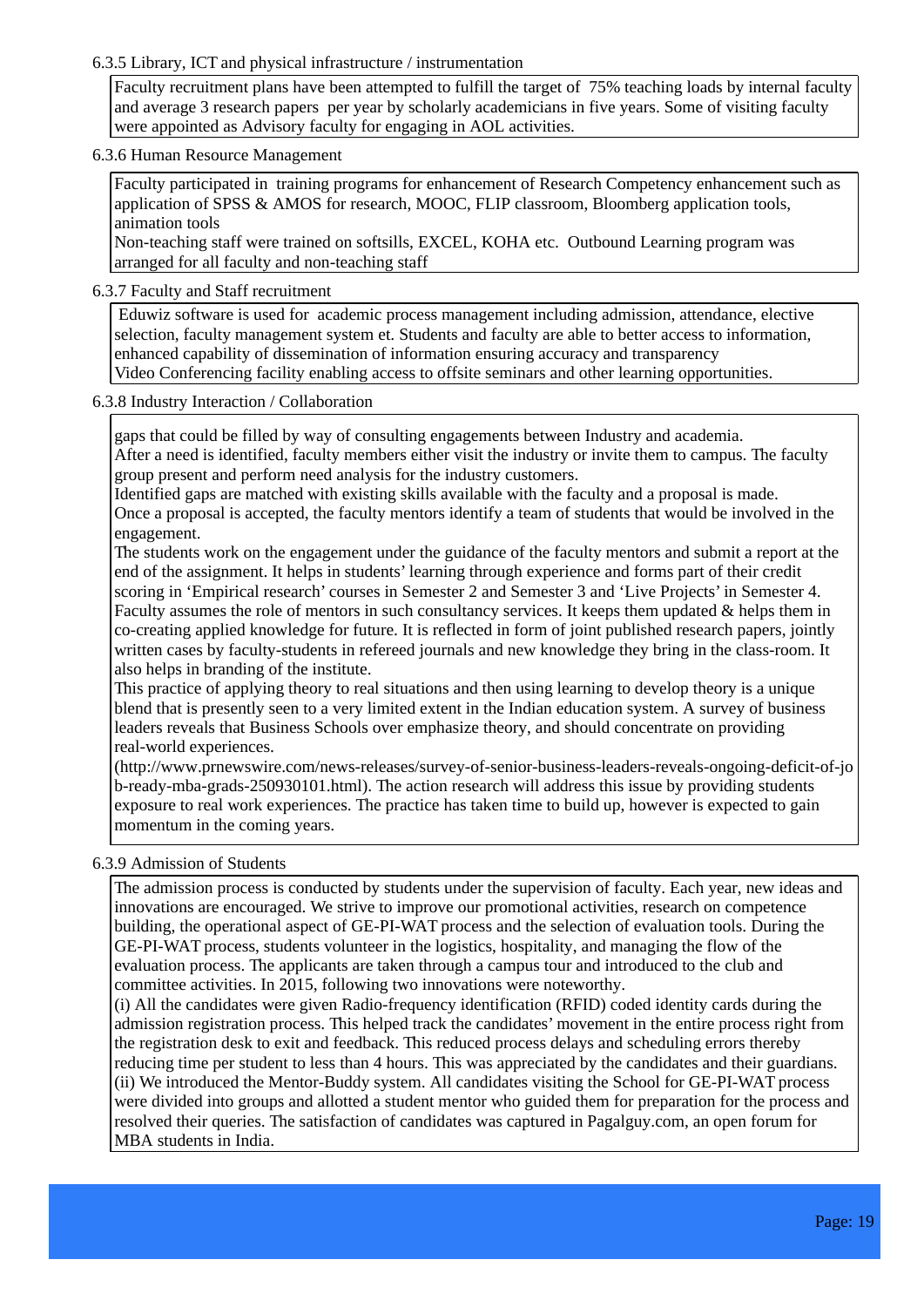#### 6.4 Welfare schemes for

Teaching

Outbound Learning Program organised for faculty members in January 2016

Non teaching

Outbound Learning Program organised for non-teaching staff in January 2016

Students

Outbound Learning Program organised for students in June 2015

6.5 Total corpus fund generated (Amount Rs. in Cr.) 0

6.6 Whether annual financial audit has been done Yes

6.7 Whether Academic and Administrative Audit (AAA) has been done?

|  | Audit Type     | External |           | Internal |            |
|--|----------------|----------|-----------|----------|------------|
|  |                | Yes/No   | Agency    | Yes/No   | Authority  |
|  | Academic       | No       | <b>NA</b> | Yes      | <b>SIU</b> |
|  | Administrative | No       | <b>NA</b> | Yes      | <b>SIU</b> |

6.10 What efforts are made by the University to promote autonomy in the affiliated/constituent colleges?

• The institutes have been given complete autonomy to design and develop their own courses for updating the curriculum. This curriculum goes through a review process in the Board of Studies. Once the course and curriculum are approved, they become a part of the course catalogue. The institutes can there after select courses from the course catalogue of any faculty to prepare their programme structure.

• The institutes have been given complete independence to conduct their academic programmes.

• Institutes have been given complete academic autonomy to invite guests/visiting faculty from industry and academia to provide expert and current knowledge to students.

• Institutes are encouraged to have tie ups with industry and institutes of national importance for research activities.

• Accountability is ensured through annual performance appraisal reports of the faculty members, output matrix indicators of the institutes and through incentives as well as career advancement schemes for promotion.

• The Institutes encourage their departments to function independently in accordance with the guidelines and the roadmap given by the Director.

• Head of the departments have been delegated authority to run respective departments in accordance with the broad guidelines of the university and the policies given by the Director. Besides, HODs have been given independence to run the department as per their own perspective, style of functioning and execution. However, HODs are made responsible and accountable to the Director as regards efficient functioning of the department and institute as a whole.

• All the institutes are headed by the respective Director who takes decision regarding the admission, (based on the guidelines prescribed by the University), plan the academic activities, the curriculum  $\&$  pedagogy. • Each Director has to report the activities undertaken at the institute to the Chancellor through the Vice Chancellor and make a presentation before the Chancellor, Principal Director, Vice Chancellor and other nominated members and highlight the performance of the institutes including enrolment, number of programmes run, the MDP /consultancy projects, events undertaken, surplus generated

6.11 Activities and support from the Alumni Association

1. A few of our are alumni were appointed as Advisory faculty and contribute in curriculum development and Assurance of Learning activities.

2. Alumni form part of the team who help in development of the competency mapping framework of the institute.

3. Alumni also form part of panel for GE/PI process for selection of new batch students.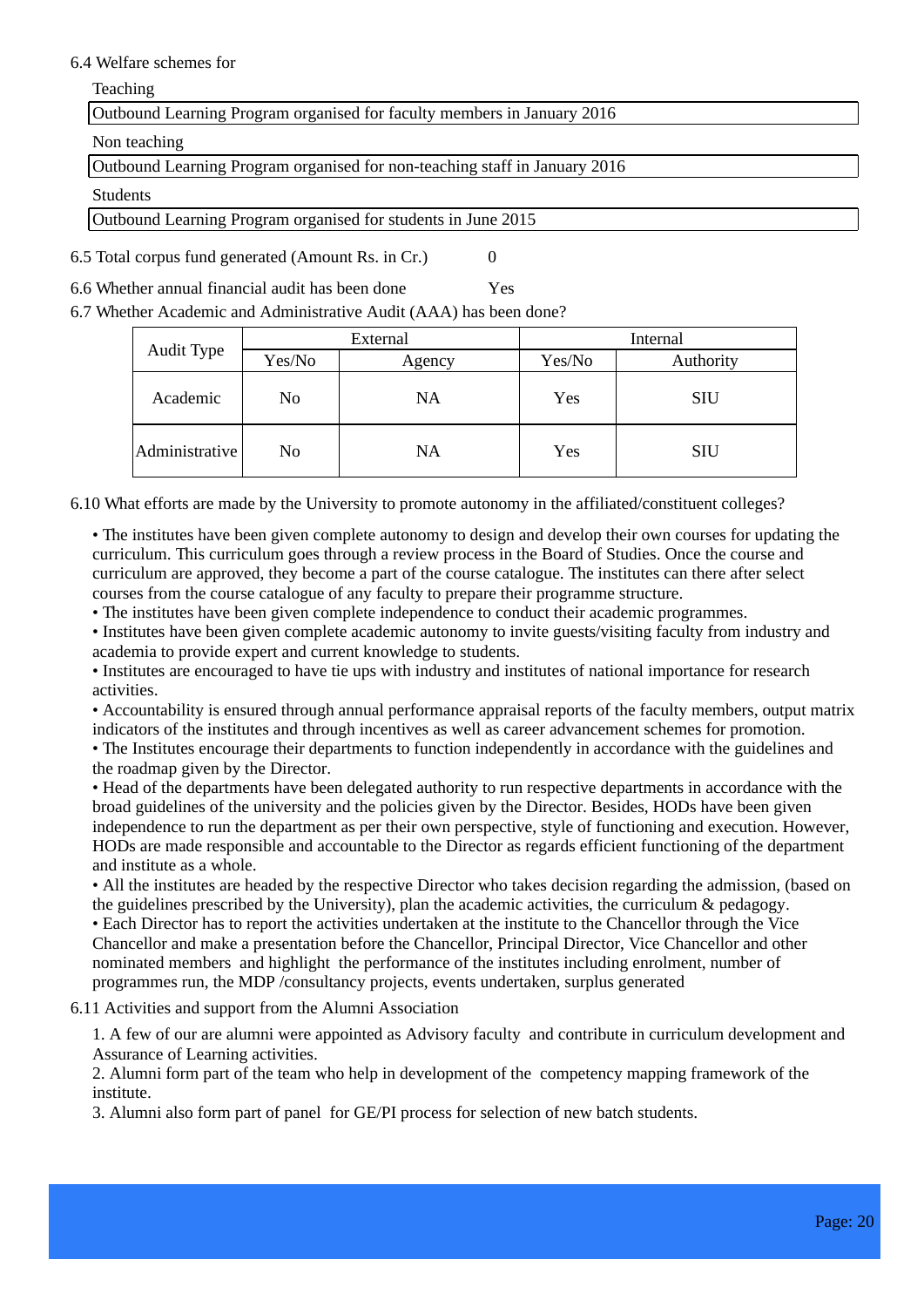#### 6.12 Activities and support from the Parent - Teacher Association

There is no such formal body such as parent-techer Association.

 Parents are invited during commencement ceremony and induction ceremony and their views are taken into consideration during such formal occassions or even in informal communication they have with the Director telephonic or through e-mails.

6.13 Development programmes for support staff

All support staff are trained in soft skills,use of software such as Excel, Ms Word, ERP tools Librarians are trained in use of KOHA software.

6.14 Initiatives taken by the institution to make the campus eco-friendly

few key initiatives carried out on the campus are:

(a) An initiative to replace tube lights by CFL has been taken up starting with the faculty rooms. The CFL?s will eventually be replaced with LED lights. For other locations tube lights will be replaced with LED lights subsequently.

(b) In the campus and hostel areas, LED lights have been fitted in hostel rooms, passages and parking (633 numbers + 150 numbers) and streets (35 numbers)

(c) Natural lighting is given high preference and used to the maximum extent possible. Due care is taken to ensure that all the rooms are well ventilated.

2. Use of Renewable energy

Solar water heaters are installed on the hostel block rooftop. They provide hot water for bathing purpose to the students.

#### 3. Carbon Neutrality

This campus is a NO VEHICLE campus for students .This has been done in order to reduce the carbon emission from vehicles. An adequate number of buses to facilitate student commute have been provided.

#### 4. Plantation

An effort is made to maximize the foliage on campus within the possible space. This can be seen from the amount of greenery on campus. Trees and shrubs have been planted all along the frontage of the campus. The campus also has number of potted plants which beautify all the buildings.

5. Disposal of Hazardous material

SCMHRD does not generate any hazardous waste.

6. E-waste Management

SCMHRD disposes its e-waste through Mahalaxmi eRecyclers Pvt which has been authorized by GOI for disposal of e-waste. This company purchases the e-waste by paying for it and in addition gives a certificate on e waste disposal.

- 7. Arrangements for Garbage disposal from the Campuses
- (a) Separate garbage dumping areas are nominated for dry/wet/garden wastes.
- (b) The dry and wet garbage is collected by authorized vendors.
- 8. Awareness

A number of initiatives have been taken to enhance the sense of environmental awareness among students and faculty.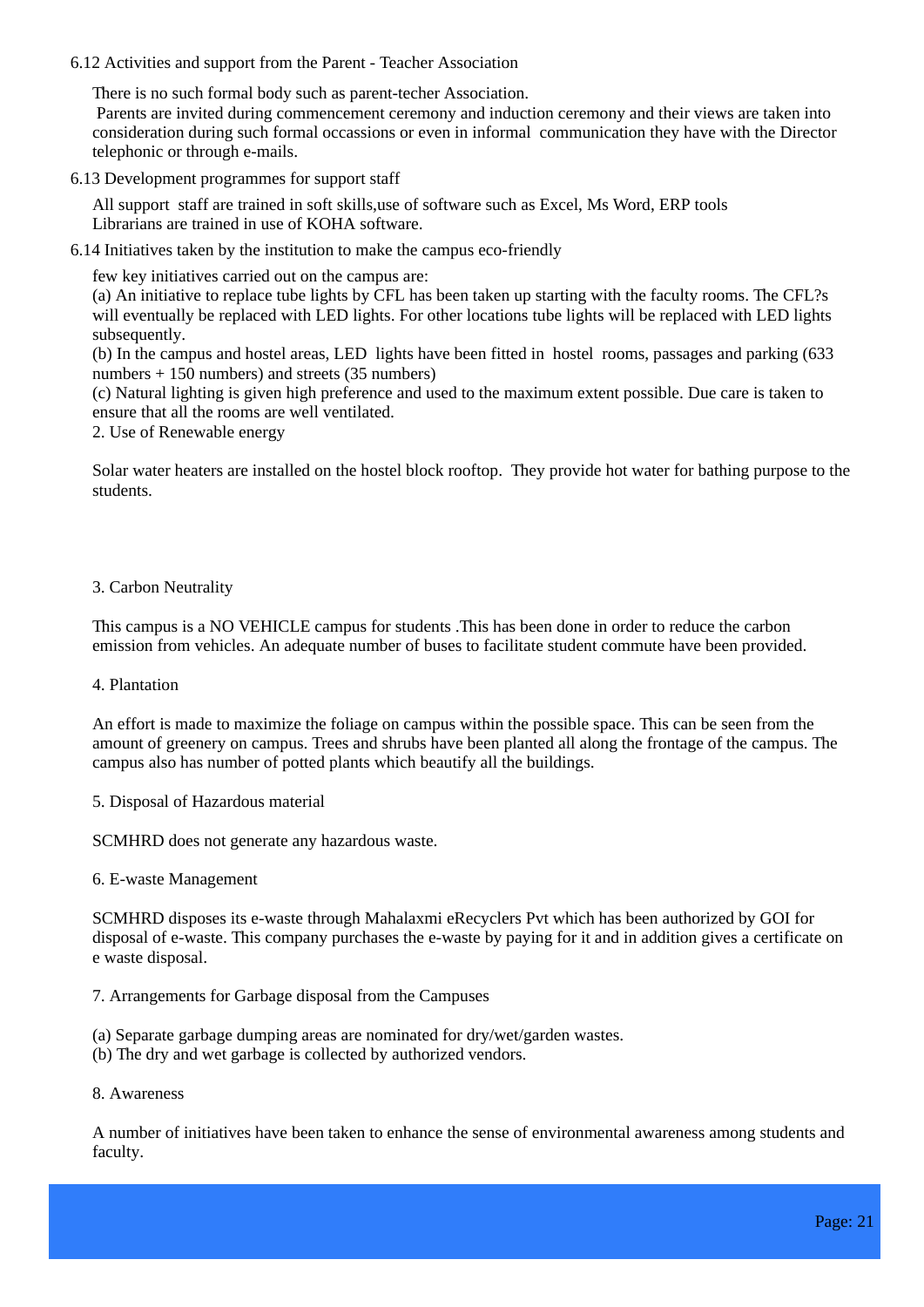a) There are core and elective courses focused on improving awareness about sustainability and livelihood initiatives since the academic year 2013-14

b) Students have undertaken a campus sustainability study under the guidance of faculty.

c) Students are encouraged to take part in competitions that are based on the theme of environmental awareness

d) ?Zero Wastage Day? initiative by the students to create awareness on food wastage (16th of every month)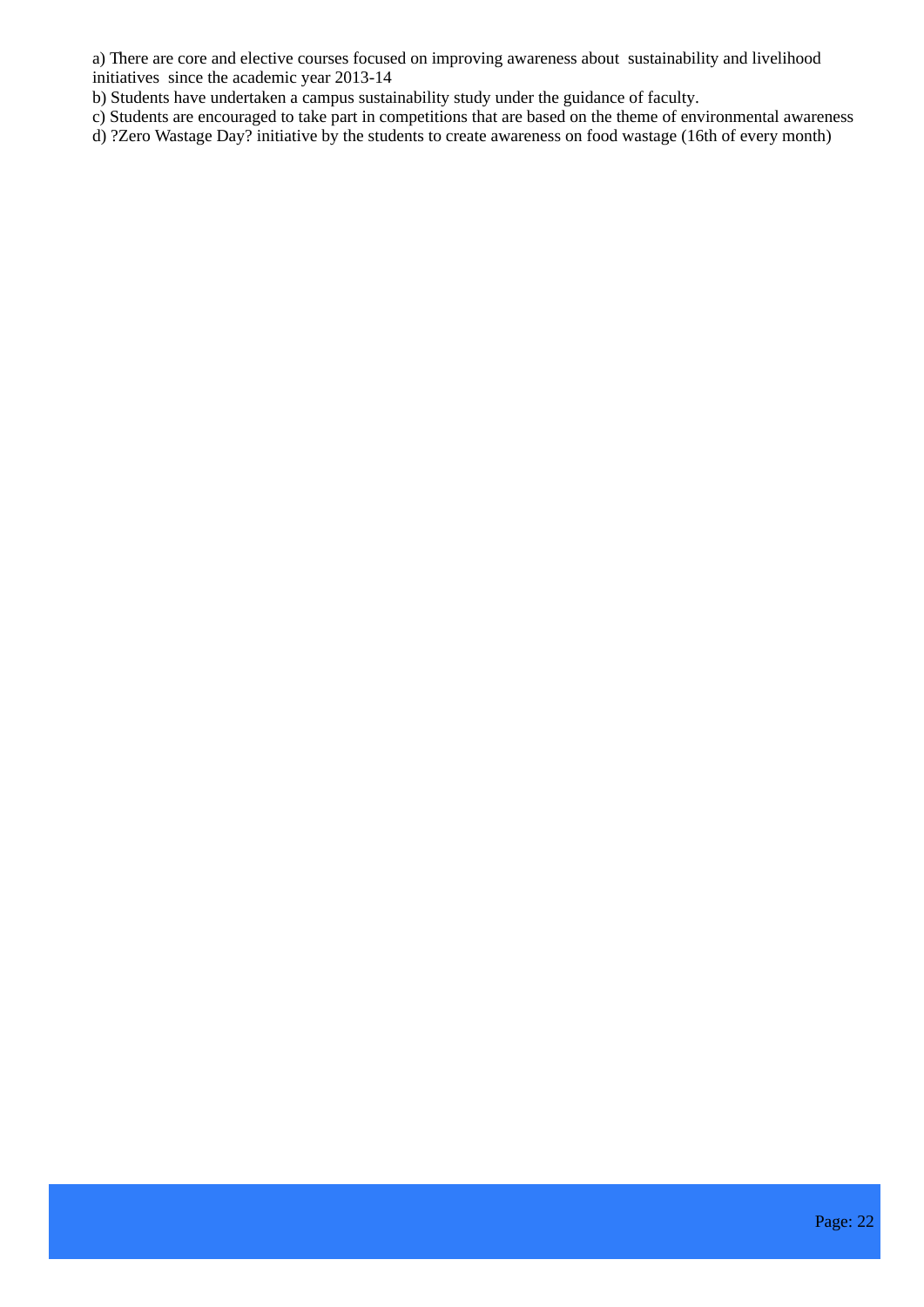### **Criterion - VII**

### **7. Innovations and Best Practices**

7.1 Innovations introduced during this academic year which have created a positive impact on the functioning of the institution. Give details.

January ('16)

Pune was declared 2nd in merit for its Smart City Proposal by Government of India. MBA (IM) batch students were part of team who created the vision statement and carried out the research for developing the contents of the proposal. They were also responsible for spreading awareness among the citizens. The work of the SCMHRD student was applauded by the Pune municipal commissioner, Mr Kunal Kumar who thanked the students for their effort which made the project a success.

Mr Kunal Kumar also graced the occasion on the first symposium of student chapter of PMI Pune cohosted by PMI and SCMHRD

#### February('16)

SCMHRD believes in experiential Banking which forms part of its mission statement. The faculty, Dr Dipasha Sharma gave an interesting group assignment to the students of Commercial Banking (Finance Specialisation, 2015-17). Students were required to assume that they have started with capital of 1 crore. Members in each groups were required pay different role such general manager, treasurer etc. They were required to run the bank keeping all the RBI regulation under consideration as also various banking notifications, interest rate, economic situations in mind. Team and team members were assessed based on the overall performance of the respective banks and individual performance of roles they played in the simulated banking environment. August

Prof Raji Ajwani developed a case from the novel "the Empire of Zon" written by Dr Ram Modambi of Temple University. The case covered the topic of Sustainability and Women Empowerment. Students who were distributed in groups of 4-5, are required to submit the case solution in form of video recording in youtube. It is to be evaluated by both Prof Raji & Prof Ram and best entry (as also to be voted by peers) to be cash rewarded by Temple University

7.2 Provide the Action Taken Report (ATR) based on the plan of action decided upon at the beginning of the year

| Plan                                                                                                                                                                                 | Action taken                                                                                                                                                                                                                                                                                                                                             |
|--------------------------------------------------------------------------------------------------------------------------------------------------------------------------------------|----------------------------------------------------------------------------------------------------------------------------------------------------------------------------------------------------------------------------------------------------------------------------------------------------------------------------------------------------------|
| Awareness of Global Business Practices                                                                                                                                               | 1.8 students of Batch 2014-16 participated participated<br>in Summer school in Telecom Ecole De Management<br>and two students participated in Winter-School.<br>2. One student of Batch 2015-17 participated in<br>Semester Exchange Program<br>3. DR Pratima Sheorey and Dr Dipali Krishnakumar<br>taught a course each in Telecom Ecole De Management |
| Number of international PRJ publication per year of the<br>institute should be 25. Number of research papers/<br>intellectual contributions per faculty should be greater<br>than 1. | There were 30 PRJ publication by 27 FTE faculty                                                                                                                                                                                                                                                                                                          |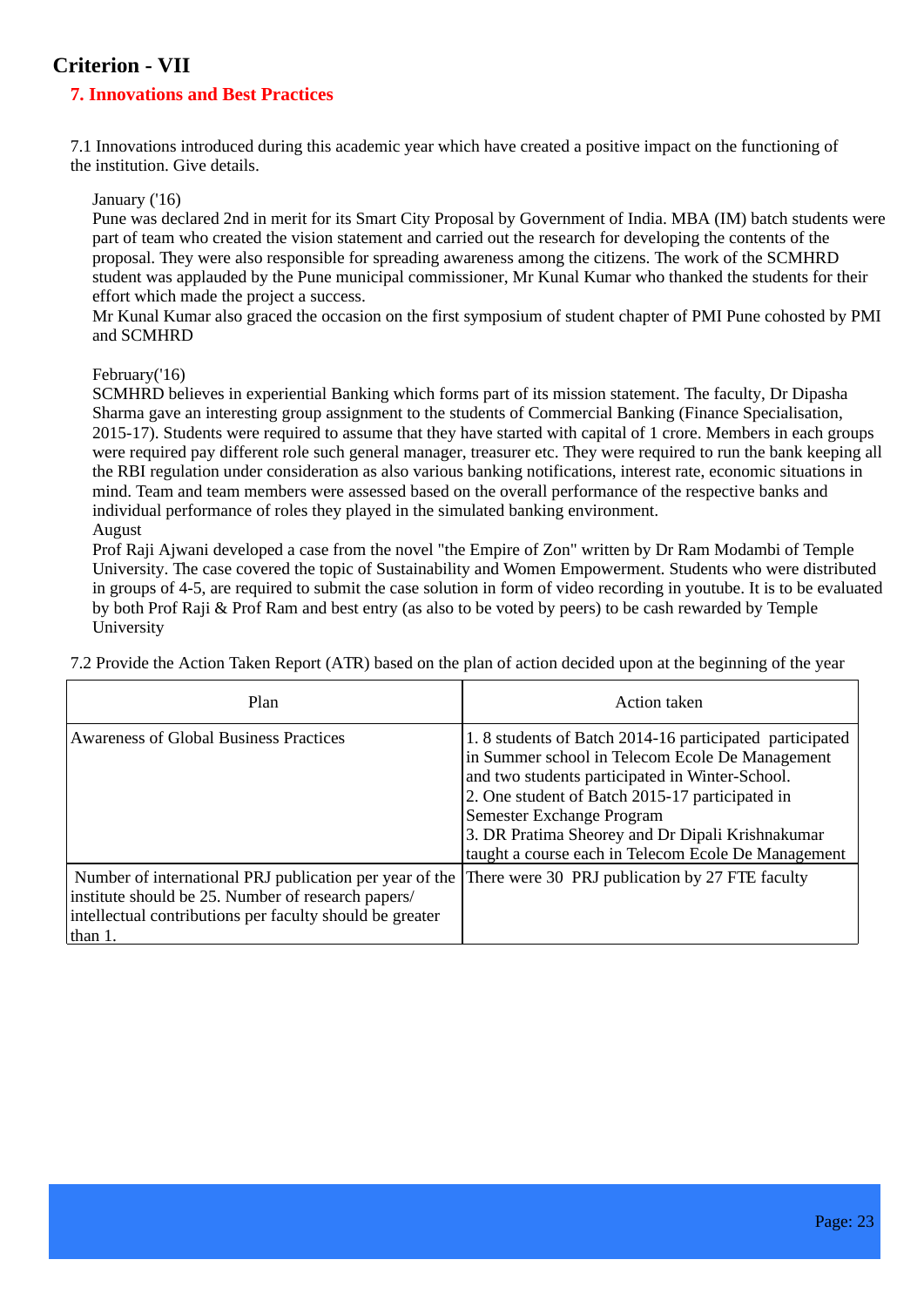### **Criterion - VII**

### **7. Innovations and Best Practices**

| To develop management Professionals through<br>experiential learning | Experiential learning can take place through<br>$(1)$ Case Studies – Case studies are selected from<br>databases such as Harvard Business Services. Students<br>get an opportunity to study business situations and arrive<br>at solutions. In class discussions provide stimulus to<br>think. Leenders, Erskine, & Leendersin9 their book<br>"Learning with cases" describe four stages of students'<br>experience. Individual, Group, in the classroom and<br>finally discussions continue even after the class is over.<br>The sum of all experiences enriches concepts. Case<br>method of learning is like flying an aircraft simulator.<br>The fear of "crashing" does not exist.<br>(2) Simulations- This fear of crashing is included in<br>simulations. A simple beer game explains the concept of<br>"demand amplification [bullwhip effect]10. At<br>SCMHRD, this game was modified to include the<br>concept of collaborative supply chain. The result<br>stresses the importance of working together. Faculty<br>have developed Simulation games on Warehouse<br>Management, Collaborat |
|----------------------------------------------------------------------|-----------------------------------------------------------------------------------------------------------------------------------------------------------------------------------------------------------------------------------------------------------------------------------------------------------------------------------------------------------------------------------------------------------------------------------------------------------------------------------------------------------------------------------------------------------------------------------------------------------------------------------------------------------------------------------------------------------------------------------------------------------------------------------------------------------------------------------------------------------------------------------------------------------------------------------------------------------------------------------------------------------------------------------------------------------------------------------------------------|
| <b>NA</b>                                                            | NA                                                                                                                                                                                                                                                                                                                                                                                                                                                                                                                                                                                                                                                                                                                                                                                                                                                                                                                                                                                                                                                                                                  |
| N <sub>A</sub>                                                       | <b>NA</b>                                                                                                                                                                                                                                                                                                                                                                                                                                                                                                                                                                                                                                                                                                                                                                                                                                                                                                                                                                                                                                                                                           |

7.3 Give two Best Practices of the institution (please see the format in the NAAC Self-study Manuals)

- 1. Title of the Practice: Action Research
- 2. Objectives of the Practice

The objective of this practice is to enhance the learning experience of the students by applying management theories learned in classrooms to solve real business problems. This is done in the form of consulting projects, research papers, study reports, social projects etc.

#### 3. The Context

The main purpose of this effort is to bridge the gap between classroom learning and actual business practice by leveraging the synergies of faculty and students such as varied work experience, education and cultural backgrounds

- 4. Benefits of Experiential Learning practice to students
- Opportunity to apply concepts learned in the classrooms
- Develop critical thinking ability and encourage creativity
- 5. The Practice

The Director and the faculty seek inputs from the senior members of the industry to identify the gaps that can be bridged by way of academia-industry partnerships through projects.

The students work on the engagement under the guidance of the respective faculty mentors and submit a report at the end of the assignment.

5. Evidence

Some of the projects successfully completed are: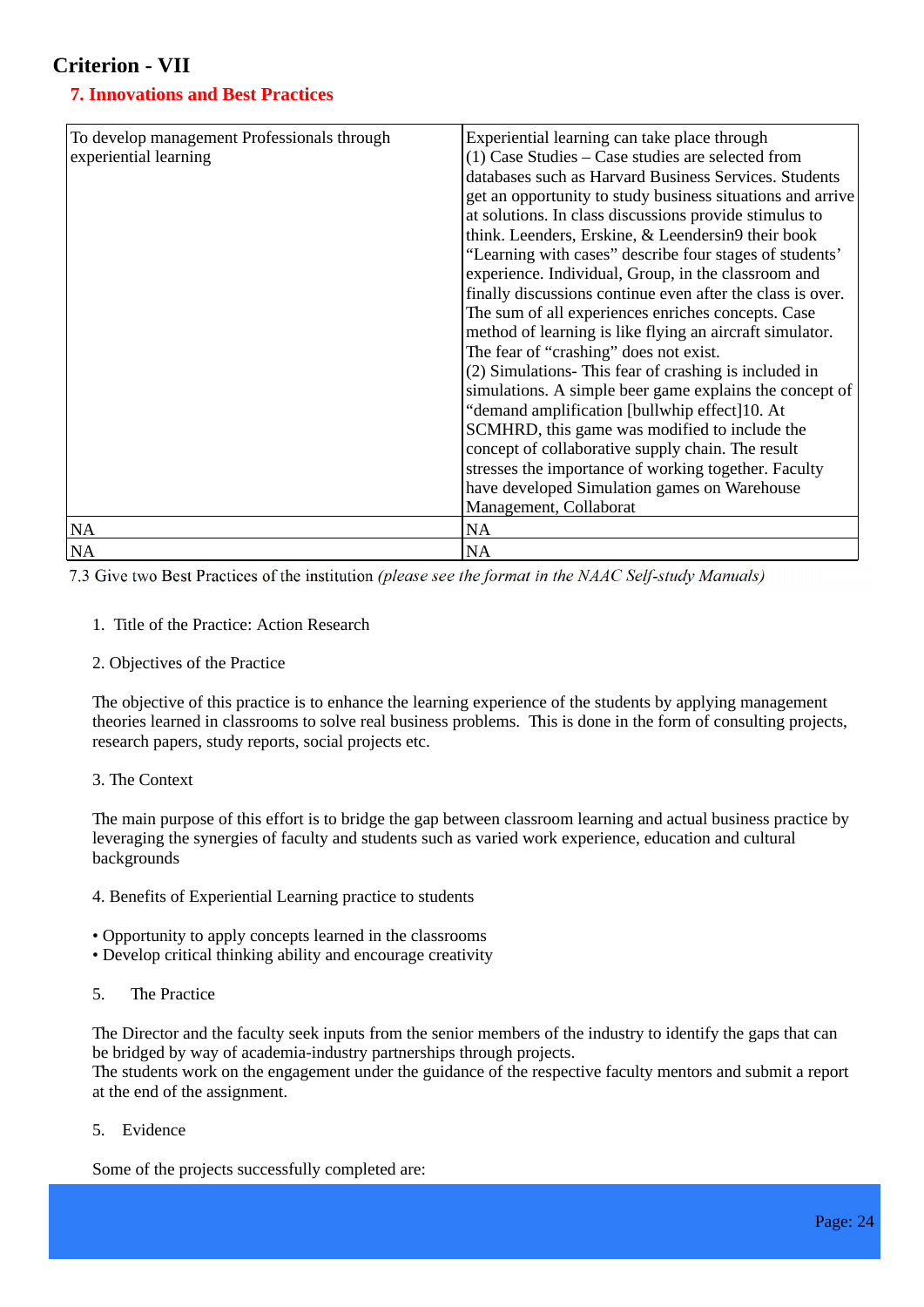• A report on the status of Self Help Groups in Maharashtra: The findings of this study were presented at the NABARD regional office in Shiva Nagar. Primary Data Collected from 253 SHGs promoted by 26 SHPIs across 37 villages of 12 blocks in 6 districts (pot available)

• The MSAMB project, which involved developing a model which can reduce the in-transit wastage of the farmer's produce and also benefit the Maharashtra State Agricultural Marketing Board (MSAMB) as well as the members of the value chain.

• A study for Tata Chemicals in order to improve the operating efficiencies of their warehousing system by creating SOPs, benchmarking and facilitating the entry of the upcoming products and SKUs of Tata Chemicals in the new warehousing program.

6. Problems Encountered and Resources Required

• Projects are generally awarded to empanelled institutions typically government sponsored entities like the IIM's, IIT's etc

• Availability of resources such as qualified support staff, and infrastructure can help in the development of this practice.

(B)

1. Title of the Practice: IT enabled learning

2. Objectives of the Practice

The objective of this practice is to create effective 'business ready' managers through the use of IT tools and curricula

3. The Context

A variety of IT tools and databases are used in industry and this initiative helps to familiarize the students with such applications

The curriculum introduces students to technology platforms that can prepare them to become effective managers.

#### 4. Benefits of the Practice

• Familiarization of students with the use of different IT enabled tools

5. The Practice

Students are gradually introduced to different IT enabled tools during their MBA coursework.

Students are acquainted with ERP software such as SAP, Oracle, PeopleSoft etc and advanced Data Analytics using statistical and data mining softwares such as IBM SPSS, SAS, Minitab, R, and E-Views. The institute has also subscribed to high quality data bases such as Euromonitor and Bloomberg that are used by students for projects.

6. Evidence

• Is present in the syllabi as well as evidenced by the research projects executed by students.

- Student placement in IT/ ITES based firms
- 7. Problems Encountered and Resources Required
- The risk of obsolescence which is inherent in the current business environment
- High cost involved in procuring software licenses and supporting infrastructure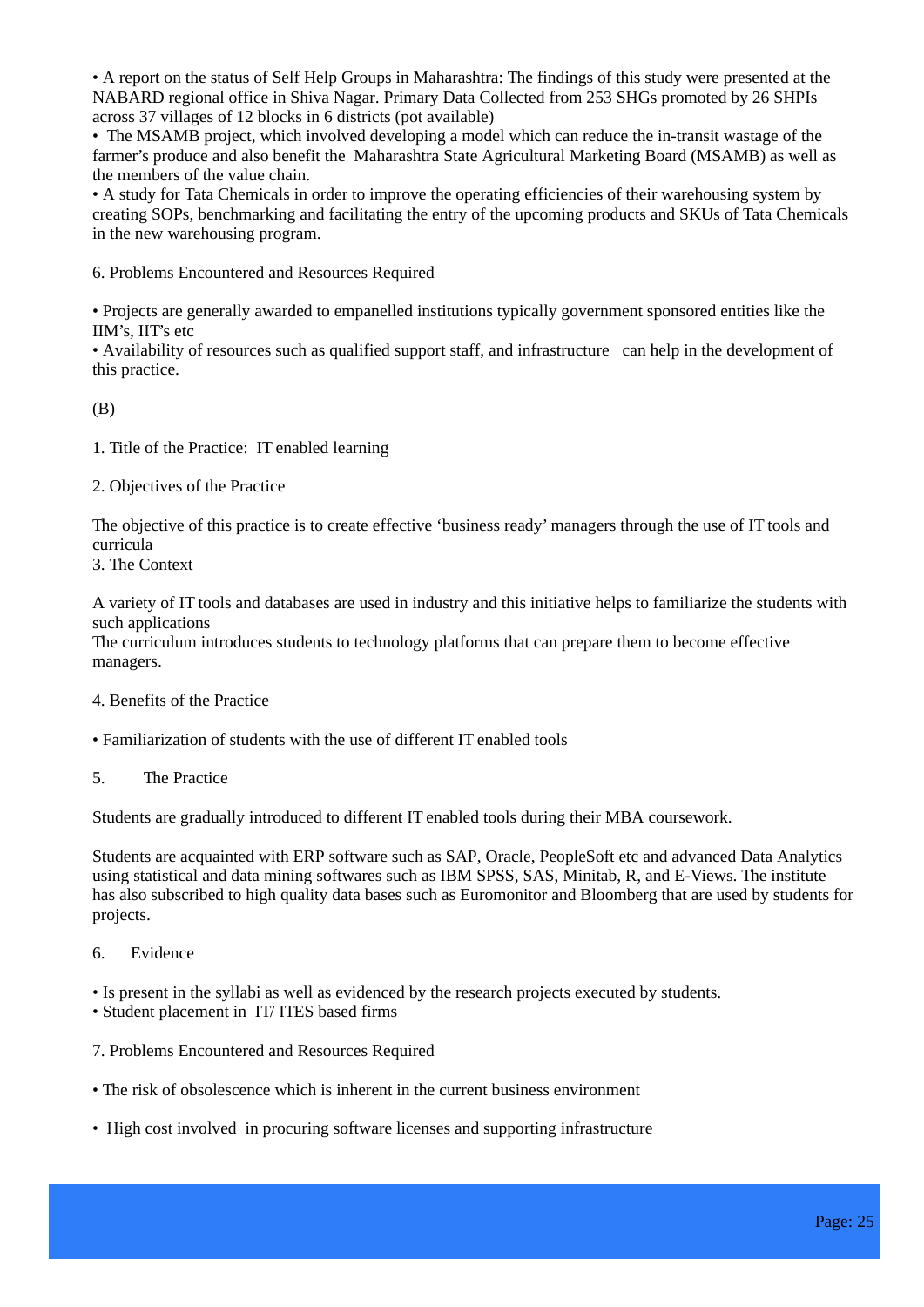#### 7.4 Contribution to environmental awareness / protection

#### 1. Energy Conservation

A few key initiatives carried out on the campus are:

(a) An initiative to replace tube lights by CFL has been taken up starting with the faculty rooms. The CFL's will eventually be replaced with LED lights. For other locations tube lights will be replaced with LED lights subsequently.

(b) In the campus and hostel areas, LED lights have been fitted in hostel rooms, passages and parking (633 numbers + 150 numbers) and streets (35 numbers)

(c) Natural lighting is given high preference and used to the maximum extent possible. Due care is taken to ensure that all the rooms are well ventilated.

As a result of these initiatives, there is an observed decline in the electricity units consumed. Table 7.1 shows a decline in electricity consumption for a sample month over a three year period.

Table 7.1: Electricity Bills Year (In month of December) Number of units 2012 1,10,410 2013 1,03,260 2014 90,800

#### 2. Use of Renewable energy

Solar water heaters are installed on the hostel block rooftop. They provide hot water for bathing purpose to the students.

#### 3. Carbon Neutrality

This campus is a NO VEHICLE campus for students .This has been done in order to reduce the carbon emission from vehicles. An adequate number of buses to facilitate student commute have been provided.

4. Plantation

An effort is made to maximize the foliage on campus within the possible space. This can be seen from the amount of greenery on campus. Trees and shrubs have been planted all along the frontage of the campus. The campus also has number of potted plants which beautify all the buildings.

5. Disposal of Hazardous material

SCMHRD does not generate any hazardous waste.

#### 6. E-waste Management

SCMHRD disposes its e-waste through Mahalaxmi eRecyclers Pvt which has been authorized by GOI for disposal of e-waste. This company purchases the e-waste by paying for it and in addition gives a certificate on e waste disposal.

- 7. Arrangements for Garbage disposal from the Campuses
- (a) Separate garbage dumping areas are nominated for dry/wet/garden wastes.
- (b) The dry and wet garbage is collected by authorized vendors.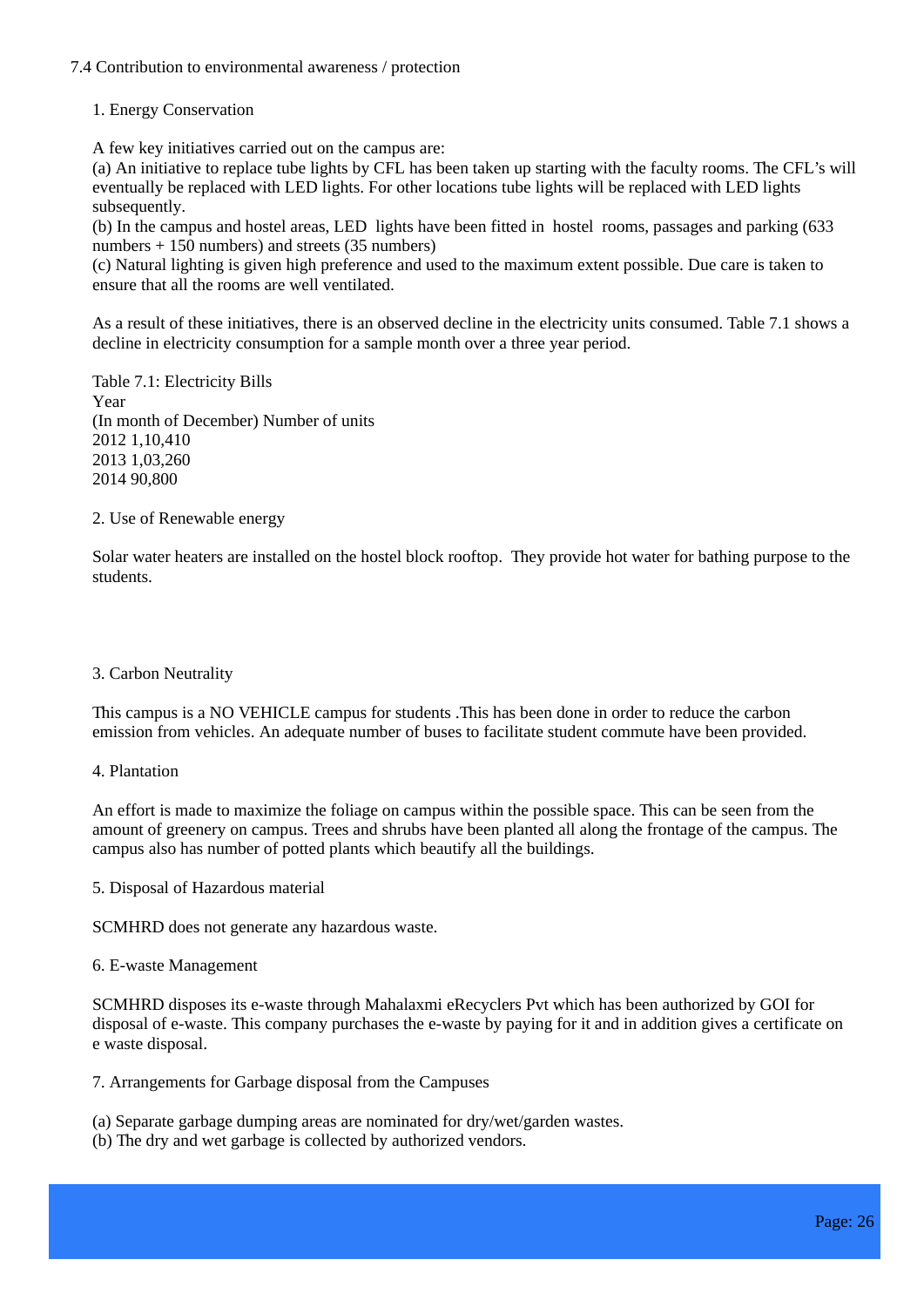#### 8. Awareness

A number of initiatives have been taken to enhance the sense of environmental awareness among students and faculty.

a) There are core and elective courses focused on improving awareness about sustainability and livelihood initiatives since the academic year 2013-14

b) Students have undertaken a campus sustainability study under the guidance of faculty.

c) Students are encouraged to take part in competitions that are based on the theme of environmental awareness d) "Zero Wastage Day" initiative by the students to create awareness on food wastage is held on the 16th of every month.

7.5 Whether environmental audit was conducted?

Yes

Campus Environmental audit was done by an external agency.

7.6 Any other relevant information

| <b>SWOT Analysis</b> | <b>Strength</b>          | 1. Quality teaching and learning environment<br>2. Strong academic curriculum.<br>3. A research focused and highly enthusiastic young<br>faculty from premier Schools in the country.<br>4. One hundred percent employability ensured for<br>the students<br>5. A high degree of industry exposure provided to<br>students through industry practitioners serving as<br>visiting faculty members<br>6. A diverse pool of students with high academic<br>credentials and good work experience.<br>7. Good infrastructure with state-of-art technology.<br>8. CRISIL audited placement report ensuring higher<br>standards of accountability and integrity. |
|----------------------|--------------------------|-----------------------------------------------------------------------------------------------------------------------------------------------------------------------------------------------------------------------------------------------------------------------------------------------------------------------------------------------------------------------------------------------------------------------------------------------------------------------------------------------------------------------------------------------------------------------------------------------------------------------------------------------------------|
|                      | <b>Weakness</b>          | 1. Inadequate senior faculty strength.<br>2. Not sufficient funded research projects<br>3. Inadequate global exposure of faculty and<br>students.<br>4. Inadequate conversion of industry-academia<br>relationship to academic research deliverables                                                                                                                                                                                                                                                                                                                                                                                                      |
|                      | <b>Opportunity</b>       | 1. Greater exposure to faculty and students through<br>internationalization.                                                                                                                                                                                                                                                                                                                                                                                                                                                                                                                                                                              |
|                      | <b>Threat/Challenges</b> | 1. Shortage of PhD faculty in some disciplines<br>2. Ability to attract, retain and recruit faculty/staff                                                                                                                                                                                                                                                                                                                                                                                                                                                                                                                                                 |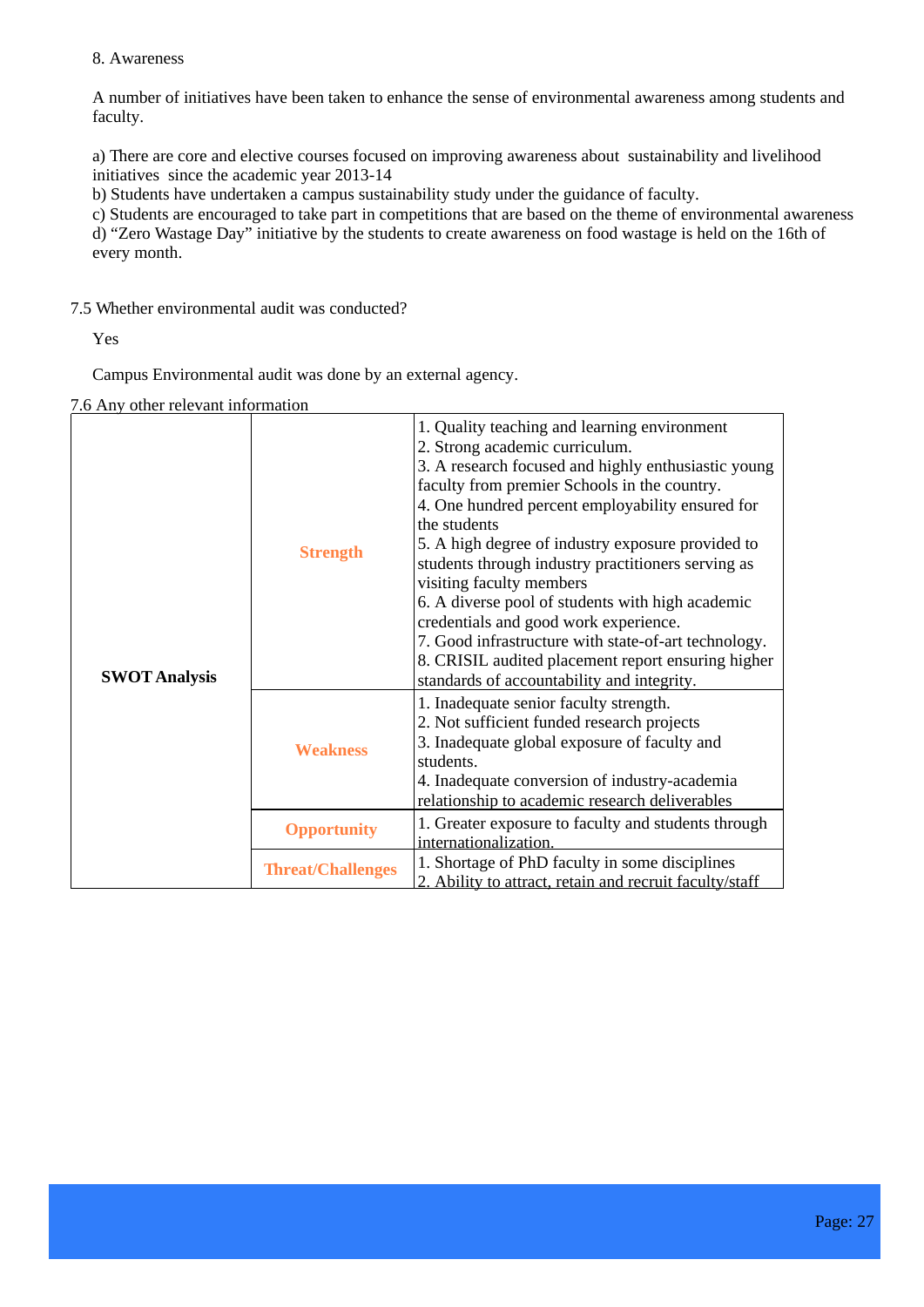### **Criterion - VIII**

#### **8. Plans of institution for next year**

The aim of SCMHRD is to keep building on its strength, reduce the weaknesses and optimize the opportunities and design a plan to handle the threats. The goals, activities, measurement and allocations to achieve SCMHRD's Strategic Plan are desribed in Appendix 2. The strategic plan to handle this will have to focus on the following areas.

Enhancing faculty strength and Hiring and retaining qualified faculty members can be done by providing competitive compensation, an atmosphere conducive to carrying out research and providing sufficient opportunities for industry and academic interactions. In addition to this, concrete efforts have to be made to hire and retain greater number of senior PhDs. This will serve the two-fold purpose of providing mentors to the existing scholarly and instructional practitioners thereby making the instructional base stronger. In 2007 the strength of full time faculty with PhD was 2; in 2009 number of FTE with PhD was 3; in 2011 the figure increased to 6 and in the 2013 this strength further

Providing developmental opportunities for faculty - Increasing the amount of funds available for faculty development and support for professional development and research activities

Quality of Students and Enhanced Learning Experience : The School plans to improve the quality of education by including diverse quality of courses aligned to the industry requirements. However there has to be emphasis on the student engagement with universities abroad through student exchange programs or by offering scholarships. The School plans to enhance learning by providing them the opportunities to do consultancies with leading industries. The School plans on selecting student with higher scores in their graduating degrees and and adequate work experience (at least 18 months).

International student/faculty exchange program : SCMHRD plans to offer dual degrees to students in collaboration with foreign universities. Next, SCMHRD plans to have a semester exchange program for students and joint research program for the faculty. SCMHRD, also, plans to provide adequate exposure of foreign countries and also corporate experience to the further improve the component of experiential learning.

Research and Innovation: SCMHRD plans to motivate the faculty members to get their research published in internationally indexed peer reviewed journals. Over the years SCMHRD has been able to improve the research infrastructure by including more research databases such as Emerald, Ebsco, Jstor, Sciencedirect, HBR Cases, Euromonitor, Prowess, EMIS and Frost & Sullivan etc to facilitate research. Our flagship journal on general management, Drishtikon: A Management Journal and marketing journal, PRIMA: Practices and Research in Marketing, both published biannually are indexed in Cabell's Directory, EBSCO, Proquest and Ulrich. The HR Journal-OPUS is also internationally indexed. Over the years the number of academic articles of faculty in Scopus indexed journals has increased. In each of the years 2010 and 2011 the number of SCOPUS indexed articles were 2, in 2012 the figure increased to 11, in 2013-14 as well, SCMHRD was able to maintain the same figure of 11 (see, Appendix 3). SCMHRD is committed to continue the effort of publishing in peer reviewed journals.

Alumni and industry integration : SCMHRD plans to utilize the strong alumni network in the industry to mentor, coach and enable career anchoring of the students. This involves alumni meets at various key locations, homecoming meets when students arrive for convocation ceremonies, guest lectures by alumni etc.

Name: Name: Name: Name: Name: Name: Name: Name: Name: Name: Name: Name: Name: Name: Name: Name: Name: Name: Name: Name: Name: Name: Name: Name: Name: Name: Name: Name: Name: Name: Name: Name: Name: Name: Name: Name: Name:

 *Signature of the Coordinator, IQAC Signature of the Chairperson, IQAC*